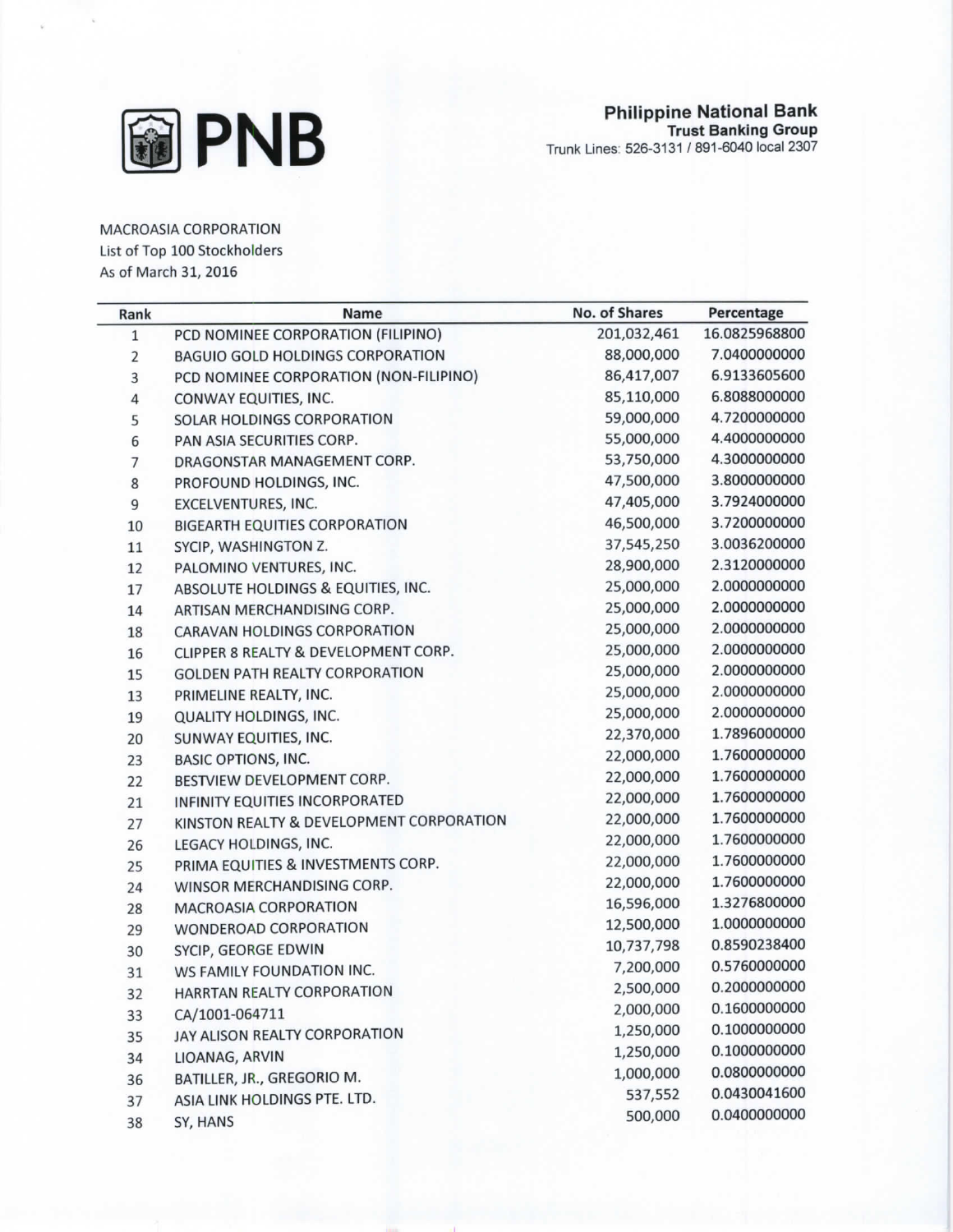

| 39 | ZULUETA, AGNES M.                           | 380,000 | 0.0304000000 |
|----|---------------------------------------------|---------|--------------|
| 40 | ANSELMO, TRINIDAD & CO., INC.               | 303,650 | 0.0242920000 |
| 41 | HERRERA III, FLORENTINO M.                  | 230,000 | 0.0184000000 |
| 42 | SIGUION-REYNA, LEONARDO T.                  | 200,000 | 0.0160000000 |
| 43 | YU, DONATA P.                               | 192,500 | 0.0154000000 |
| 44 | SY, LETICIA                                 | 182,500 | 0.0146000000 |
| 45 | MUNSAYAC, CELIA A.                          | 175,000 | 0.0140000000 |
| 46 | TIONG SIN AI, BENJAMIN                      | 150,000 | 0.0120000000 |
| 47 | YU, EMILIO C.                               | 150,000 | 0.0120000000 |
| 48 | SY (SY050), LINO                            | 137,000 | 0.0109600000 |
| 53 | BAUTISTA, JAIME J.                          | 125,000 | 0.0100000000 |
| 54 | CHENG, ANTONIO B.                           | 125,000 | 0.0100000000 |
| 52 | CHUA, JOSEPH T.                             | 125,000 | 0.0100000000 |
| 55 | MOTORTRADE NATIONWIDE CORPORATION           | 125,000 | 0.0100000000 |
| 51 | SYCIP, GEORGE                               | 125,000 | 0.0100000000 |
| 49 | TAN, JR., LUCIO K.                          | 125,000 | 0.0100000000 |
| 50 | TANENGLIAN, MARIANO C.                      | 125,000 | 0.0100000000 |
| 56 | SY, LINO                                    | 121,750 | 0.0097400000 |
| 57 | TAN, LOZANO A.                              | 115,000 | 0.0092000000 |
| 58 | ONG, DIONISIO                               | 111,600 | 0.0089280000 |
| 59 | DYHONGPO, CARLOS                            | 104,000 | 0.0083200000 |
| 66 | ABOITIZ, JR., ENRIQUE M.                    | 100,000 | 0.0080000000 |
| 60 | FLORENTO, HECTOR                            | 100,000 | 0.0080000000 |
| 68 | LIM A/C ILIMJS01, JOSEPH                    | 100,000 | 0.0080000000 |
| 67 | LIM, STEWART C.                             | 100,000 | 0.0080000000 |
| 63 | PRIETO, MARIXI R.                           | 100,000 | 0.0080000000 |
| 64 | TAN, CARMEN K.                              | 100,000 | 0.0080000000 |
| 62 | TAN, LUCIO C.                               | 100,000 | 0.0080000000 |
| 61 | TAN, MICHAEL G.                             | 100,000 | 0.0080000000 |
| 65 | TIU, BEN C.                                 | 100,000 | 0.0080000000 |
| 69 | EMERICK JEFFERSON SY GO AND/OR GIRLIE NG GO | 75,000  | 0.0060000000 |
| 70 | CHUA, ANNIE CHU                             | 70,000  | 0.0056000000 |
| 71 | JOSEPH CHUA & CO., INC.                     | 69,460  | 0.0055568000 |
| 72 | SEANGIO, VIRGINIA D.                        | 62,500  | 0.0050000000 |
| 73 | SY, LAURO C.                                | 62,500  | 0.0050000000 |
| 74 | YAO, BONIFACIO                              | 60,000  | 0.0048000000 |
| 75 | ALCANTARA, JOSE C.                          | 50,000  | 0.0040000000 |
| 76 | DY, ANGEL                                   | 50,000  | 0.0040000000 |
| 77 | DY (VSK-38), ANTONIO S.                     | 49,000  | 0.0039200000 |
| 78 | YING, LO LAN                                | 47,000  | 0.0037600000 |
| 79 | R. COYIUTO SECURITIES, INC.                 | 35,175  | 0.0028140000 |
| 80 | ONG SECURITIES CORPORATION                  | 34,685  | 0.0027748000 |
| 81 | TAN, GEORGE D.                              | 34,600  | 0.0027680000 |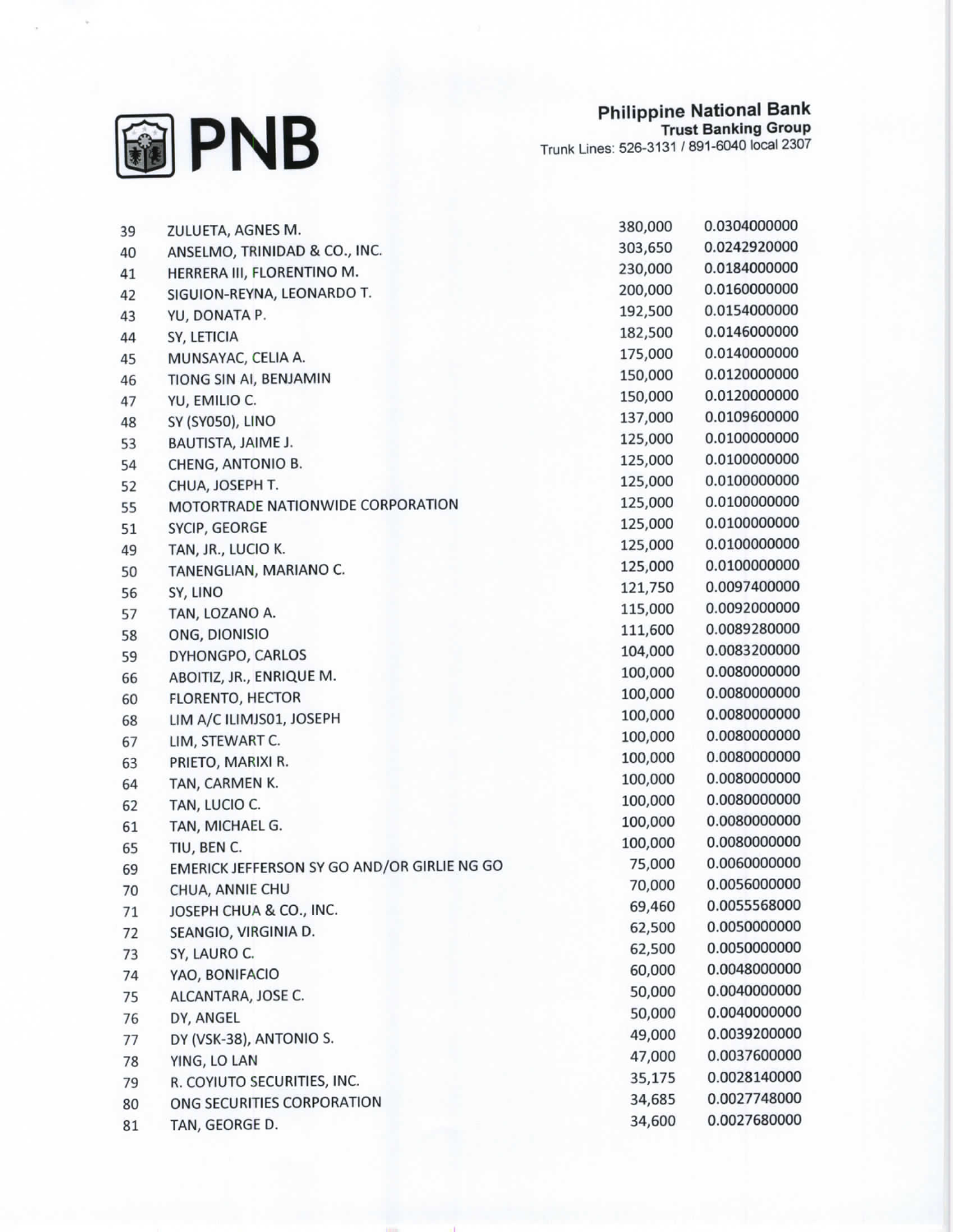

 $\varphi$ 

 $\overline{L}$ 

| 82  | IMPERIAL, DE GUZMAN, ABALOS & CO., INC. | 32,050        | 0.0025640000  |
|-----|-----------------------------------------|---------------|---------------|
| 83  | I. ACKERMAN & CO., INC.                 | 30,180        | 0.0024144000  |
| 84  | SIY, BENJAMIN CU                        | 30,000        | 0.0024000000  |
| 85  | G.D. TAN & CO., INC.                    | 29,360        | 0.0023488000  |
| 86  | TE, DENNIS ANG                          | 27,500        | 0.0022000000  |
| 87  | TEE LING KIAT &/OR LEE LIN HO ÿ         | 25,250        | 0.0020200000  |
| 88  | DEFENSOR A/C IDEFMA01, MA. THERESA T.   | 25,000        | 0.0020000000  |
| 89  | E. SANTAMARIA & CO., INC.               | 24,940        | 0.0019952000  |
| 90  | <b>EBC SECURITIES CORPORATION</b>       | 23,750        | 0.0019000000  |
| 91  | GO, ZENAID YAP                          | 22,500        | 0.0018000000  |
| 92  | MARIANO YU & CO., INC.                  | 21,385        | 0.0017108000  |
| 94  | <b>BA SECURITIES, INC.</b>              | 20,000        | 0.0016000000  |
| 93  | HO, LILY S.                             | 20,000        | 0.0016000000  |
| 95  | SECURITIES SPECIALIST, INC.             | 19,720        | 0.0015776000  |
| 96  | CHING, NENITA                           | 18,000        | 0.0014400000  |
| 97  | CO, NELIA                               | 18,000        | 0.0014400000  |
| 98  | WEE AH KEE                              | 17,404        | 0.0013923200  |
| 99  | ANSALDO, GODINEZ & CO., INC.            | 16,580        | 0.0013264000  |
| 100 | PAN ASIA SECURITIES CORP.               | 16,000        | 0.0012800000  |
|     | <b>TOTAL</b>                            | 1,249,066,607 | 99.9253285600 |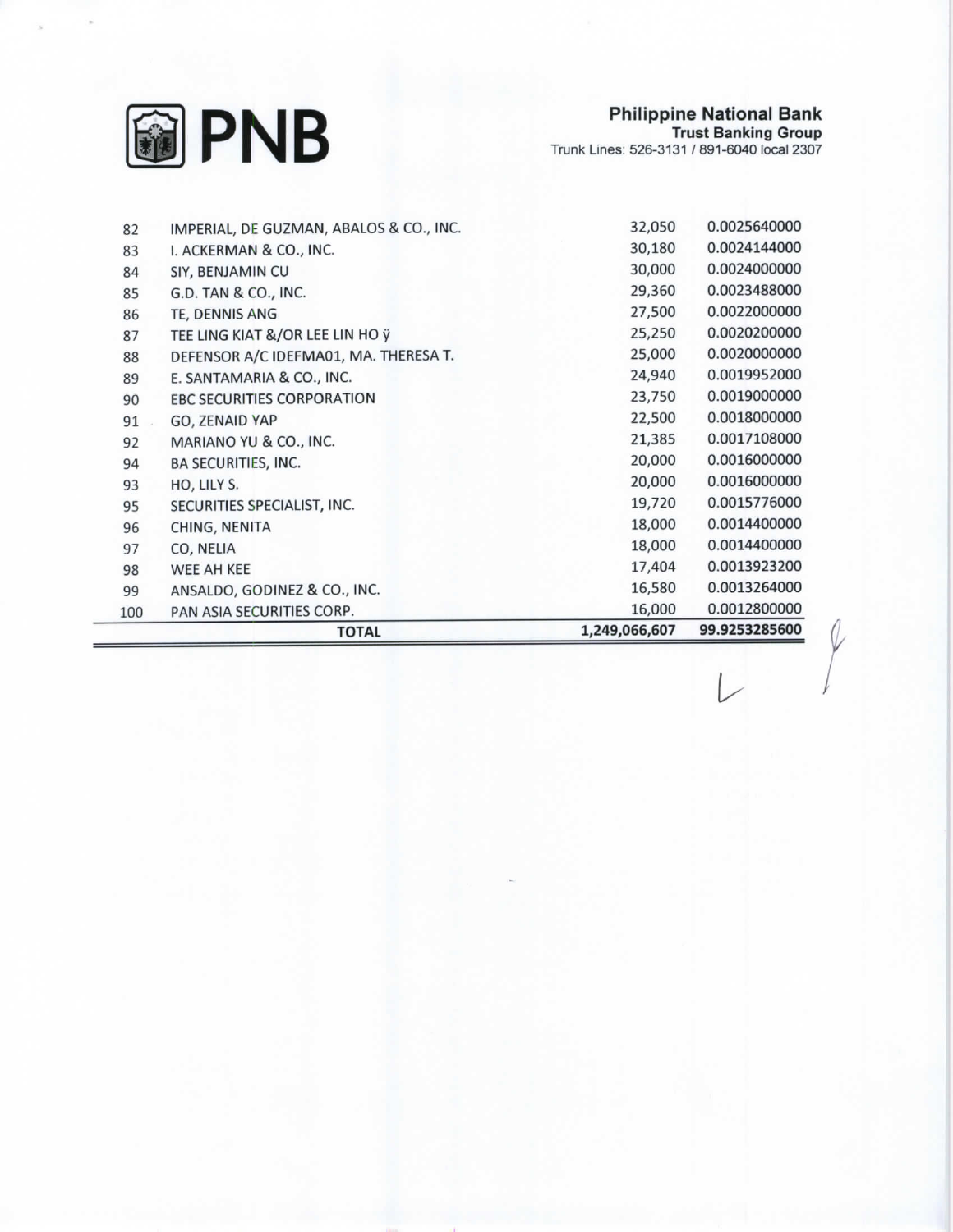**RBKPS006** 

## Philippine Depository & Trust Corp.

**PCDUSER1** 

Philippine Depository & Trust Corp.

**E PDTC** 

## **OUTSTANDING BALANCES FOR A SPECIFIC COMPANY**

Company Code - MAC000000000 & Company Name - MACROASIA CORP.

**Business Date**  $03/31/2016$ 

| <b>BPID</b><br><b>ACCOUNT NO. ADDRESS</b> | <b>BP NAME</b>                                                                                                                                         | <b>ACCOUNT TYPE</b><br><b>TELEPHONE NUMBER</b>  | <b>ID TYPE</b><br><b>ID NUMBER</b>              | <b>INVESTOR TYPE</b><br><b>COUNTRY</b> | <b>HOLDINGS</b><br><b>TAXCODE</b> |
|-------------------------------------------|--------------------------------------------------------------------------------------------------------------------------------------------------------|-------------------------------------------------|-------------------------------------------------|----------------------------------------|-----------------------------------|
| 10100000000<br>5                          | A & A SECURITIES, INC.<br>Rm. 1906 Ayala Ave. Condominium 6776 Ayala Ave. 810-54-01<br>Makati City<br>Metropolitan Manila<br>1200                      | <b>Omnibus Without Client</b>                   | <b>Tax Identification Number</b><br>2           | Domestic<br><b>PHILIPPINES</b>         | 337,500.00<br><b>PH10</b>         |
| 10200000000<br>5                          | ABACUS SECURITIES CORPORATION<br>Unit 2904-A East Tower, PSE Centre Exchange Road 634-2105<br>Ortigas Center Pasig City<br>Metropolitan Manila<br>1600 | <b>Omnibus Without Client</b>                   | Tax Identification Number<br>001-006-900        | Domestic<br><b>PHILIPPINES</b>         | 4,657,769.00<br><b>PH10</b>       |
| 10200000000                               | ABACUS SECURITIES CORPORATION<br>Unit 2904-A East Tower, PSE Centre Exchange Road 634-2105<br>Ortigas Center Pasig City<br>Metropolitan Manila<br>1600 | Own                                             | Tax Identification Number<br>001-006-900        | Domestic<br><b>PHILIPPINES</b>         | 1,621,832.00<br><b>NWT</b>        |
| 10300000000                               | PHILSTOCKS FINANCIAL INC<br>Unit 1101 Orient Square Building Emerald Avenue<br>Ortigas Center, Pasig City<br>Metropolitan Manila<br>1600               | <b>Omnibus Without Client</b><br>687-5071 to 74 | Tax Identification Number<br>213-831-103        | Foreign<br><b>PHILIPPINES</b>          | 715,116.00<br>FMX1                |
| 10300000000<br>5                          | PHILSTOCKS FINANCIAL INC<br>Unit 1101 Orient Square Building Emerald Avenue<br>Ortigas Center, Pasig City<br>Metropolitan Manila<br>1600               | <b>Omnibus Without Client</b><br>687-5071 to 74 | <b>Tax Identification Number</b><br>213-831-103 | Domestic<br><b>PHILIPPINES</b>         | 956,667.00<br><b>PH10</b>         |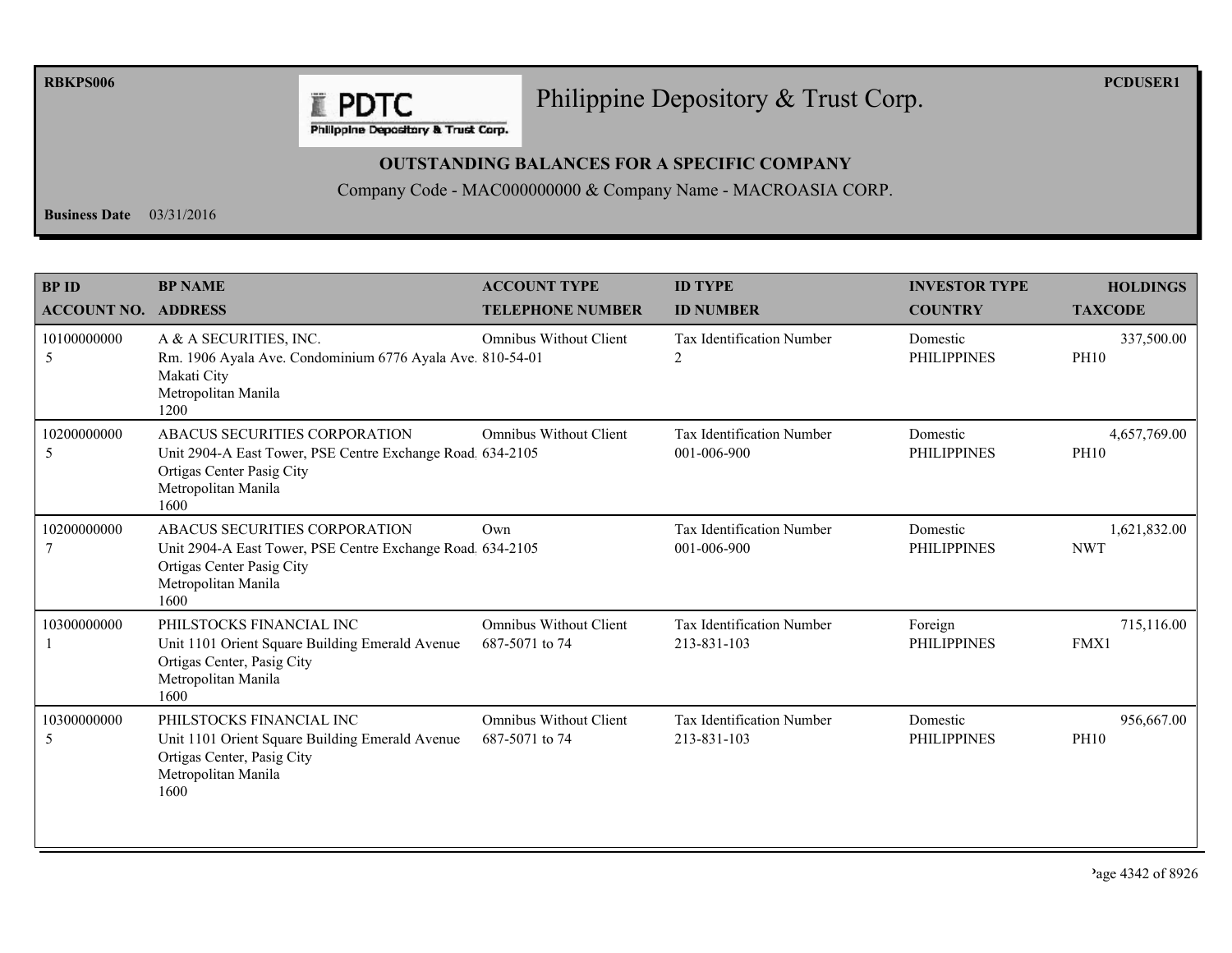| <b>BPID</b>                | <b>BP NAME</b>                                                                                                                                                                      | <b>ACCOUNT TYPE</b>                       | <b>ID TYPE</b>                               | <b>INVESTOR TYPE</b>           | <b>HOLDINGS</b>             |
|----------------------------|-------------------------------------------------------------------------------------------------------------------------------------------------------------------------------------|-------------------------------------------|----------------------------------------------|--------------------------------|-----------------------------|
| <b>ACCOUNT NO. ADDRESS</b> |                                                                                                                                                                                     | <b>TELEPHONE NUMBER</b>                   | <b>ID NUMBER</b>                             | <b>COUNTRY</b>                 | <b>TAXCODE</b>              |
| 10400000000<br>5           | A. T. DE CASTRO SECURITIES CORP.<br>Suite 701, 7/F Ayala Tower I, Exchange Plaza, Ayala 848-7160 to 65<br>Triangle, Ayala Ave., Makati City<br>Metropolitan Manila<br>1226          | <b>Omnibus Without Client</b>             | Tax Identification Number<br>000-151-360-000 | Domestic<br><b>PHILIPPINES</b> | 3,000.00<br><b>PH10</b>     |
| 10600000000<br>5           | ALPHA SECURITIES CORP.<br>UNIT 3003, ONE CORPORATE CENTRE, 30TH<br>FLOOR, JULIA VARGAS STREET, COR MERALC<br>AVENUE STREET, ORTIGAS CENTER, PASIG CI<br>Metropolitan Manila<br>1200 | <b>Omnibus Without Client</b><br>6546806  | Tax Identification Number<br>000-155-035-000 | Domestic<br><b>PHILIPPINES</b> | 250,000.00<br><b>PH10</b>   |
| 10900000000<br>6           | <b>BA SECURITIES, INC.</b><br>Rm 401-403 CLMC Bldg, 256-259 EDSA Greenhills 727-5374<br>Mandaluyong City<br>Metropolitan Manila<br>1550                                             | Settlement                                | Tax Identification Number<br>10              | Domestic<br><b>PHILIPPINES</b> | 1,735.00<br><b>NWT</b>      |
| 10900000000<br>14          | <b>BA SECURITIES, INC.</b><br>Rm 401-403 CLMC Bldg, 256-259 EDSA Greenhills 727-5374<br>Mandaluyong City<br>Metropolitan Manila<br>1550                                             | Settlement                                | Tax Identification Number<br>10              | Domestic<br><b>PHILIPPINES</b> | 45,136.00<br><b>PH10</b>    |
| 11000000000<br>5           | AP SECURITIES INCORPORATED<br>Suites 2002/2004, The Peak, 107 Alfaro St., Salcedo<br>Village, Makati City<br>Metropolitan Manila<br>1227                                            | <b>Omnibus Without Client</b><br>8482915  | Tax Identification Number<br>005-037-731-000 | Domestic<br><b>PHILIPPINES</b> | 1,472,000.00<br><b>PH10</b> |
| 11100000000<br>5           | ANSALDO, GODINEZ & CO., INC.<br>340 Nueva St., Binondo Manila<br>Metropolitan Manila<br>1006                                                                                        | <b>Omnibus Without Client</b><br>242-5127 | Tax Identification Number<br>007-571-837-000 | Domestic<br><b>PHILIPPINES</b> | 241,450.00<br><b>PH10</b>   |
| 11200000000<br>6           | AB CAPITAL SECURITIES, INC.<br>8/F Phinma Plaza 39 Plaza Drive, Rockwell Center<br>Makati City<br>Metropolitan Manila<br>1200                                                       | Settlement<br>814-5601                    | Tax Identification Number<br>13              | Domestic<br><b>PHILIPPINES</b> | 1,578,610.00<br><b>NWT</b>  |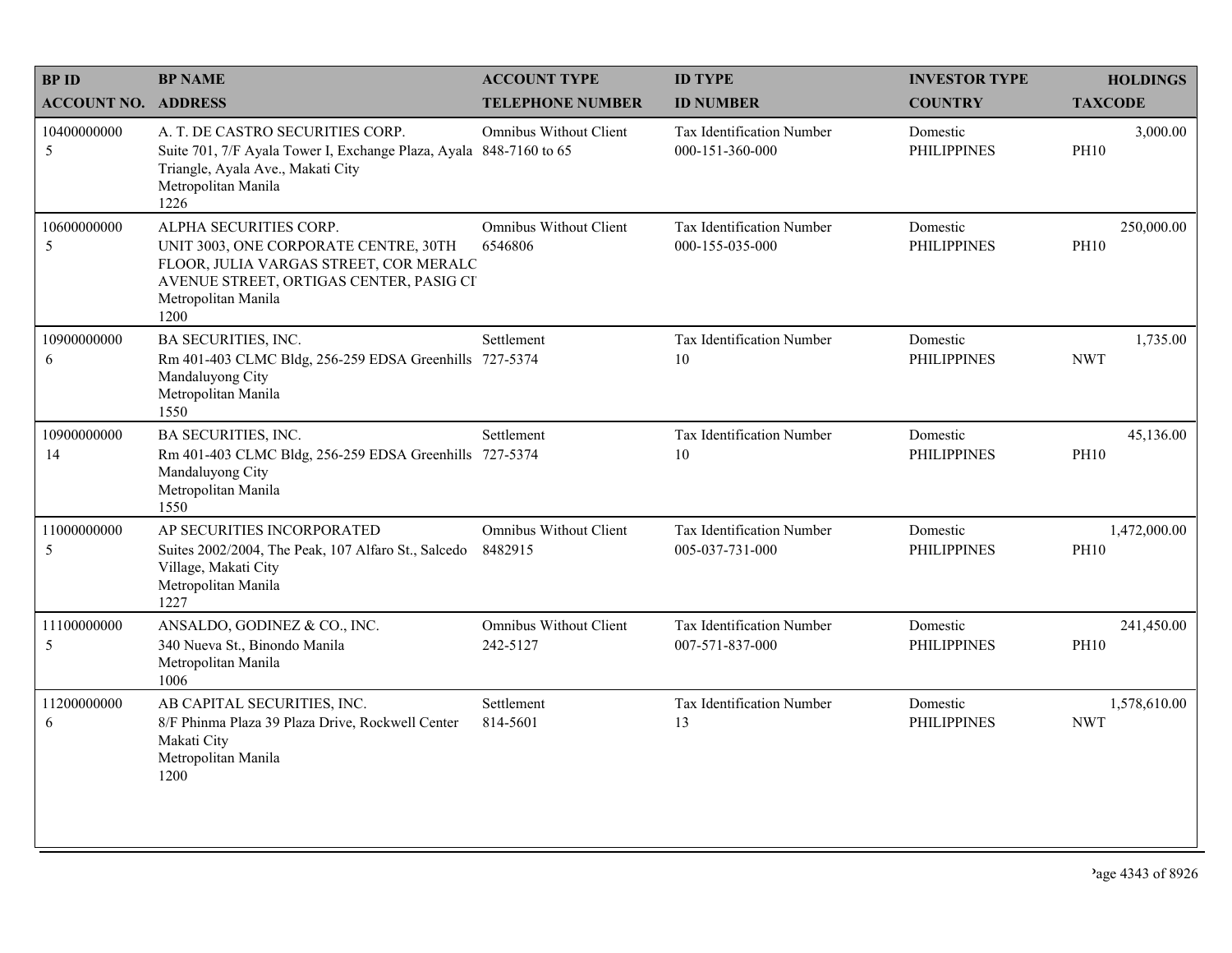| <b>BPID</b>                | <b>BP NAME</b>                                                                                                                                     | <b>ACCOUNT TYPE</b>                          | <b>ID TYPE</b>                               | <b>INVESTOR TYPE</b>           | <b>HOLDINGS</b>              |
|----------------------------|----------------------------------------------------------------------------------------------------------------------------------------------------|----------------------------------------------|----------------------------------------------|--------------------------------|------------------------------|
| <b>ACCOUNT NO. ADDRESS</b> |                                                                                                                                                    | <b>TELEPHONE NUMBER</b>                      | <b>ID NUMBER</b>                             | <b>COUNTRY</b>                 | <b>TAXCODE</b>               |
| 11200000000<br>14          | AB CAPITAL SECURITIES, INC.<br>8/F Phinma Plaza 39 Plaza Drive, Rockwell Center<br>Makati City<br>Metropolitan Manila<br>1200                      | Settlement<br>814-5601                       | Tax Identification Number<br>13              | Domestic<br><b>PHILIPPINES</b> | 100,750.00<br><b>PH10</b>    |
| 1120000FTXN<br>1           | AB CAPITAL SECURITIES, INC.<br>8/F Phinma Plaza 39 Plaza Drive, Rockwell Center<br>Makati City<br>Metropolitan Manila                              | Client<br>898-7555                           | Certificate Of Incorporation<br>$13 \times$  | Foreign<br><b>PHILIPPINES</b>  | 250,000.00<br><b>FTXN</b>    |
| 11500000000<br>-1          | SB EQUITIES, INC.<br>18/F, Security Bank Centre 6776 Ayala Avenue,<br>Makati City<br>Metropolitan Manila<br>1226                                   | <b>Omnibus Without Client</b><br>8911037     | Tax Identification Number<br>000-152-830-000 | Foreign<br><b>PHILIPPINES</b>  | 192,000.00<br>FMX1           |
| 11500000000<br>5           | SB EQUITIES, INC.<br>18/F, Security Bank Centre 6776 Ayala Avenue,<br>Makati City<br>Metropolitan Manila<br>1226                                   | <b>Omnibus Without Client</b><br>8911037     | Tax Identification Number<br>000-152-830-000 | Domestic<br><b>PHILIPPINES</b> | 12,464,500.00<br><b>PH10</b> |
| 11800000000<br>5           | ASIASEC EQUITIES, INC.<br>8/F Chatham House<br>116 Valero cor. V.A. Rufino Sts<br>Salcedo Village, Makati City 1227<br>Metropolitan Manila<br>1227 | <b>Omnibus Without Client</b><br>8937981     | Tax Identification Number<br>000-154-961-000 | Domestic<br><b>PHILIPPINES</b> | 150,850.00<br><b>PH10</b>    |
| 11900000000<br>5           | ASTRA SECURITIES CORPORATION<br>Units 1204-1205 Ayala Tower One Ayala Ave. cor.<br>Paseo de Roxas Makati City<br>Metropolitan Manila<br>1200       | <b>Omnibus Without Client</b><br>848-6421/27 | Tax Identification Number<br>000-107-717-000 | Domestic<br><b>PHILIPPINES</b> | 933,750.00<br><b>PH10</b>    |
| 12200000000<br>5           | BELSON SECURITIES, INC.<br>4th Floor Belson House 271 Edsa, Mandaluyong City 724-7586loc21<br>Metropolitan Manila<br>1554                          | <b>Omnibus Without Client</b>                | Tax Identification Number<br>000-154-219-000 | Domestic<br><b>PHILIPPINES</b> | 783,562.00<br><b>PH10</b>    |
| 12200000000<br>6           | BELSON SECURITIES, INC.<br>4th Floor Belson House 271 Edsa, Mandaluyong City 724-7586loc21<br>Metropolitan Manila<br>1554                          | Settlement                                   | Tax Identification Number<br>000-154-219-000 | Domestic<br><b>PHILIPPINES</b> | 300,000.00<br><b>NWT</b>     |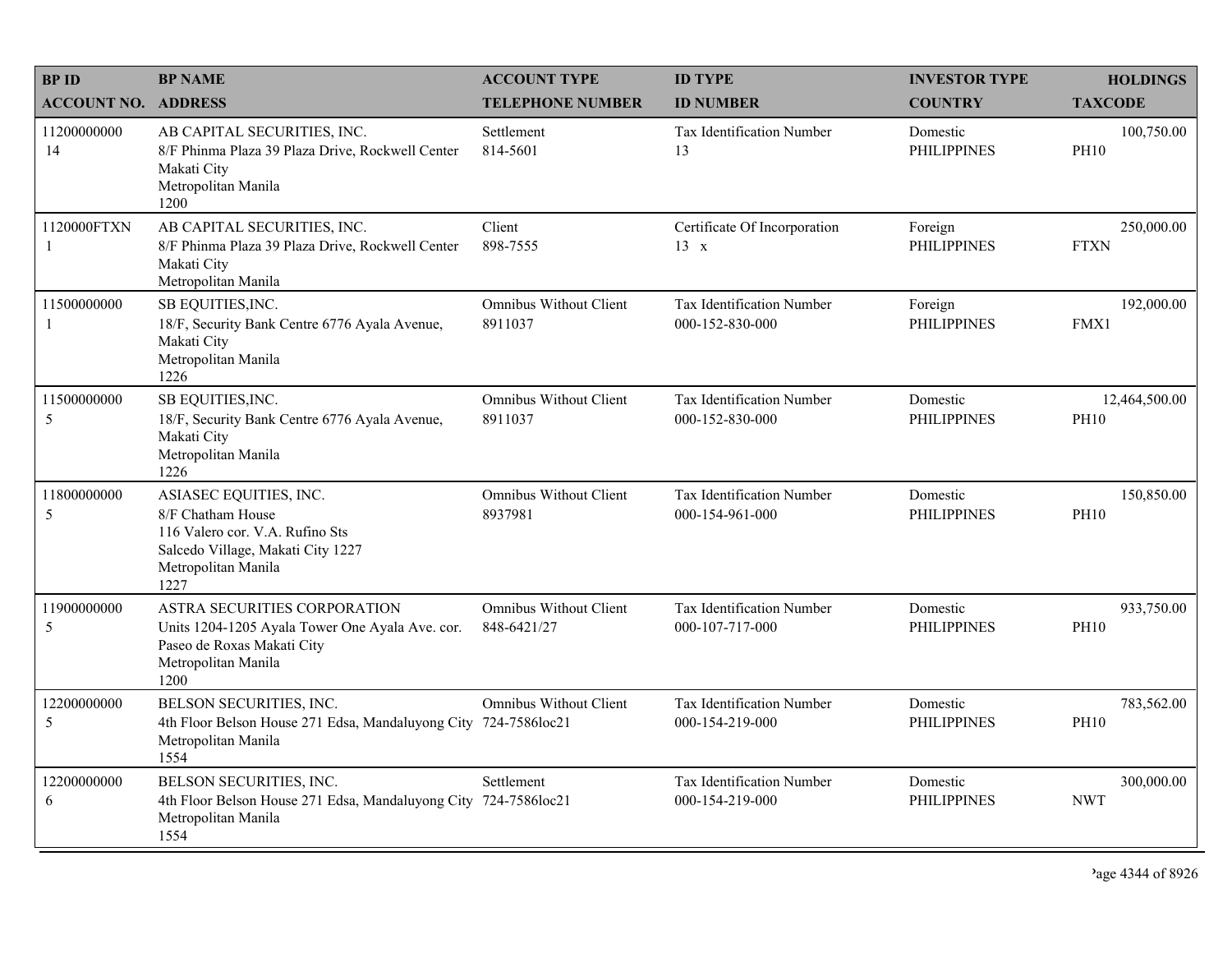| <b>BPID</b>                | <b>BP NAME</b>                                                                                                                             | <b>ACCOUNT TYPE</b>                       | <b>ID TYPE</b>                                      | <b>INVESTOR TYPE</b>           | <b>HOLDINGS</b>              |
|----------------------------|--------------------------------------------------------------------------------------------------------------------------------------------|-------------------------------------------|-----------------------------------------------------|--------------------------------|------------------------------|
| <b>ACCOUNT NO. ADDRESS</b> |                                                                                                                                            | <b>TELEPHONE NUMBER</b>                   | <b>ID NUMBER</b>                                    | <b>COUNTRY</b>                 | <b>TAXCODE</b>               |
| 12200000000<br>18          | BELSON SECURITIES, INC.<br>4th Floor Belson House 271 Edsa, Mandaluyong City<br>Metropolitan Manila<br>1554                                | Settlement<br>724-7586loc21               | <b>Tax Identification Number</b><br>000-154-219-000 | Foreign<br><b>PHILIPPINES</b>  | 25,611,641.00<br><b>RA10</b> |
| 12300000000<br>5           | BENJAMIN CO CA & CO., INC.<br>Rm. 301 Downtown Ctr Bldg., 516 Quintin Paredes St 6345186<br>Binondo, Manila<br>Metropolitan Manila<br>1006 | <b>Omnibus Without Client</b>             | Tax Identification Number<br>000-330-322-000        | Domestic<br><b>PHILIPPINES</b> | 25,000.00<br><b>PH10</b>     |
| 12300000000<br>$\tau$      | BENJAMIN CO CA & CO., INC.<br>Rm. 301 Downtown Ctr Bldg., 516 Quintin Paredes St 6345186<br>Binondo, Manila<br>Metropolitan Manila<br>1006 | Own                                       | Tax Identification Number<br>000-330-322-000        | Domestic<br><b>PHILIPPINES</b> | 500.00<br><b>NWT</b>         |
| 12400000000<br>-1          | <b>B. H. CHUA SECURITIES CORPORATION</b><br>872 G. Araneta Avenue, Quezon City<br>Metropolitan Manila<br>1135                              | <b>Omnibus Without Client</b><br>412-3444 | Tax Identification Number<br>000-401-773            | Foreign<br><b>PHILIPPINES</b>  | 1,000.00<br>FMX1             |
| 12400000000<br>5           | <b>B. H. CHUA SECURITIES CORPORATION</b><br>872 G. Araneta Avenue, Quezon City<br>Metropolitan Manila<br>1135                              | <b>Omnibus Without Client</b><br>412-3444 | Tax Identification Number<br>000-401-773            | Domestic<br><b>PHILIPPINES</b> | 153,300.00<br><b>PH10</b>    |
| 12500000000<br>-1          | <b>JAKA SECURITIES CORP.</b><br>Unit 814, Ayala Tower I Ayala Ave., Makati City<br>Metropolitan Manila<br>1226                             | <b>Omnibus Without Client</b><br>8487123  | Tax Identification Number<br>004-500-728-000        | Foreign<br><b>PHILIPPINES</b>  | 84,000.00<br>FMX1            |
| 12500000000<br>6           | <b>JAKA SECURITIES CORP.</b><br>Unit 814, Ayala Tower I Ayala Ave., Makati City<br>Metropolitan Manila<br>1226                             | Settlement<br>8487123                     | Tax Identification Number<br>004-500-728-000        | Domestic<br><b>PHILIPPINES</b> | 1,281,000.00<br><b>NWT</b>   |
| 12600000000<br>5           | BPI SECURITIES CORPORATION<br>8/F BPI Head Office Bldg., Ayala Ave., cor. Paseo de<br>Roxas Makati City<br>Metropolitan Manila<br>1226     | <b>Omnibus Without Client</b><br>8196535  | Tax Identification Number<br>000-109-309-000        | Domestic<br><b>PHILIPPINES</b> | 7,121,254.00<br><b>PH10</b>  |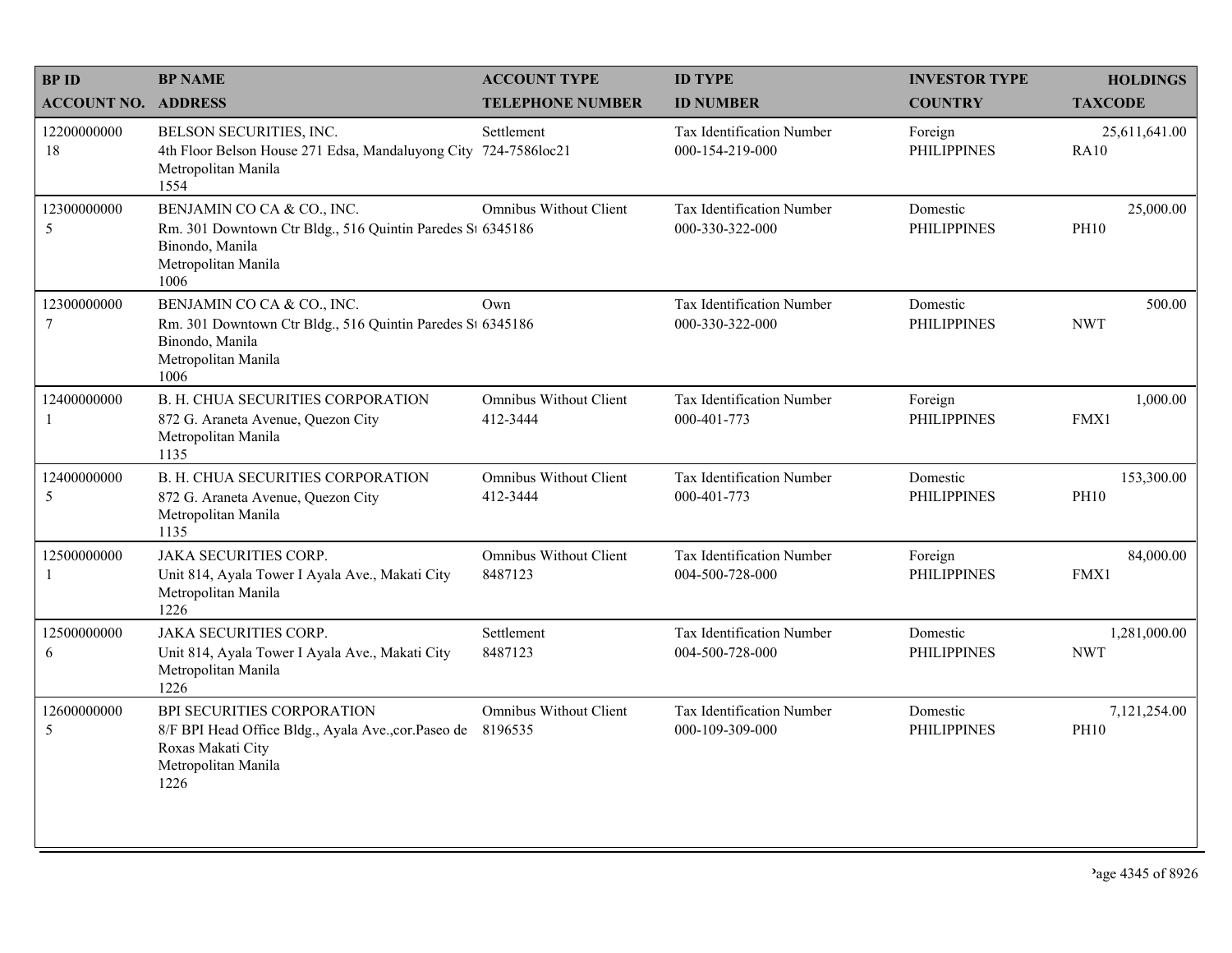| <b>BPID</b>                | <b>BP NAME</b>                                                                                                                                                | <b>ACCOUNT TYPE</b>                       | <b>ID TYPE</b>                                      | <b>INVESTOR TYPE</b>           | <b>HOLDINGS</b>              |
|----------------------------|---------------------------------------------------------------------------------------------------------------------------------------------------------------|-------------------------------------------|-----------------------------------------------------|--------------------------------|------------------------------|
| <b>ACCOUNT NO. ADDRESS</b> |                                                                                                                                                               | <b>TELEPHONE NUMBER</b>                   | <b>ID NUMBER</b>                                    | <b>COUNTRY</b>                 | <b>TAXCODE</b>               |
| 12800000000<br>5           | CAMPOS, LANUZA & COMPANY, INC.<br>Unit 2003B East Tower, PSE Center Exchange Road, 634-6881/87<br>Ortigas Center Pasig City<br>Metropolitan Manila<br>1605    | <b>Omnibus Without Client</b>             | <b>Tax Identification Number</b><br>000-155-524-000 | Domestic<br><b>PHILIPPINES</b> | 1,300.00<br><b>PH10</b>      |
| 12900000000<br>5           | SINCERE SECURITIES CORPORATION<br>1203-A East Tower, PSE Centre, Exchange Road,<br>Ortigas Center, Pasig City<br>Metropolitan Manila<br>$\overline{0}$        | <b>Omnibus Without Client</b><br>638-3549 | <b>Tax Identification Number</b><br>000-338-426-000 | Domestic<br><b>PHILIPPINES</b> | 13,000.00<br><b>PH10</b>     |
| 13100000000<br>5           | PCIB SECURITIES, INC.<br>8/F PCIB Tower 2, Dela Costa St., Makati City<br>Metropolitan Manila<br>1002                                                         | <b>Omnibus Without Client</b><br>8912028  | Tax Identification Number<br>30                     | Domestic<br>PHILIPPINES        | 723,000.00<br><b>PH10</b>    |
| 13300000000<br>5           | CITISECURITIES, INC.<br>Rm. 2701-B Tektite Tower Center Exchange Rd, Pasi; 635-5735<br>City<br>Metropolitan Manila<br>1600                                    | <b>Omnibus Without Client</b>             | Tax Identification Number<br>000-322-268-000        | Domestic<br><b>PHILIPPINES</b> | 1,098,000.00<br><b>PH10</b>  |
| 13300000000<br>7           | CITISECURITIES, INC.<br>Rm. 2701-B Tektite Tower Center Exchange Rd, Pasi; 635-5735<br>City<br>Metropolitan Manila<br>1600                                    | Own                                       | Tax Identification Number<br>000-322-268-000        | Domestic<br><b>PHILIPPINES</b> | 500.00<br><b>NWT</b>         |
| 13600000000<br>5           | TRITON SECURITIES CORP.<br>26/F LKG Tower, 6801 Ayala Avenue Makati City<br>Metropolitan Manila<br>$\overline{0}$                                             | <b>Omnibus Without Client</b><br>5238311  | Tax Identification Number<br>003-741-374-000        | Domestic<br><b>PHILIPPINES</b> | 25,314,000.00<br><b>PH10</b> |
| 14000000000<br>5           | <b>IGC SECURITIES INC.</b><br>Suite 1006, Tower I & Exchange Plaza Ayala Triangle 816-39-86<br>Ayala Avenue Makati City<br>Metropolitan Manila<br>1200        | <b>Omnibus Without Client</b>             | Tax Identification Number<br>38                     | Domestic<br><b>PHILIPPINES</b> | 140,000.00<br><b>PH10</b>    |
| 14100000000<br>5           | <b>CUALOPING SECURITIES CORPORATION</b><br>Suite 1801 Tytana Centre Condominium Plaza Lorenz 241-0262<br>Ruiz, Binondo, Manila<br>Metropolitan Manila<br>1006 | Omnibus Without Client                    | Tax Identification Number<br>000-333-333-000        | Domestic<br><b>PHILIPPINES</b> | 750.00<br><b>PH10</b>        |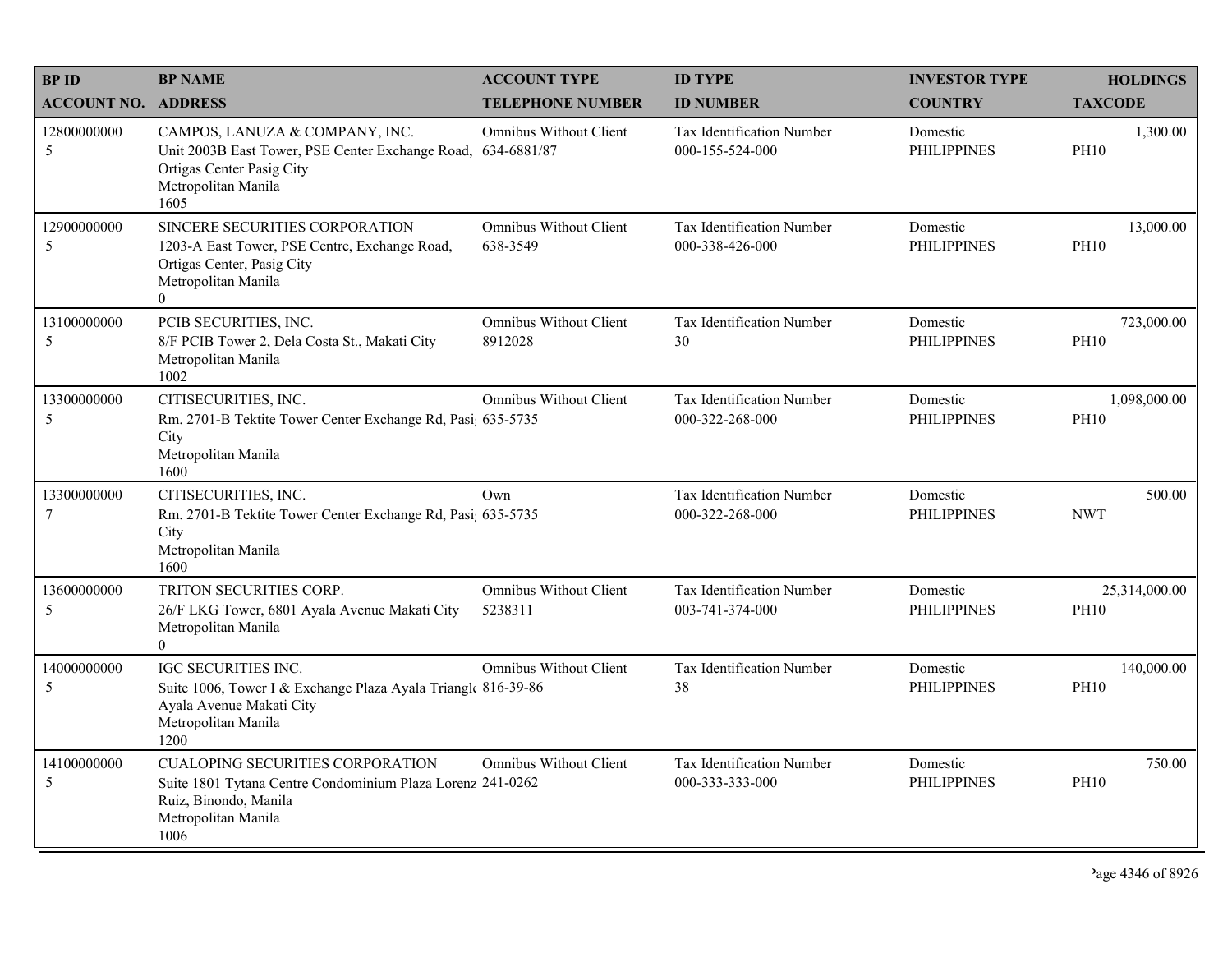| <b>BPID</b>                   | <b>BP NAME</b>                                                                                                                                                             | <b>ACCOUNT TYPE</b>                          | <b>ID TYPE</b>                                      | <b>INVESTOR TYPE</b>           | <b>HOLDINGS</b>           |
|-------------------------------|----------------------------------------------------------------------------------------------------------------------------------------------------------------------------|----------------------------------------------|-----------------------------------------------------|--------------------------------|---------------------------|
| <b>ACCOUNT NO. ADDRESS</b>    |                                                                                                                                                                            | <b>TELEPHONE NUMBER</b>                      | <b>ID NUMBER</b>                                    | <b>COUNTRY</b>                 | <b>TAXCODE</b>            |
| 14200000000<br>14             | DBP-DAIWA CAPITAL MARKETS PHILPPINES, Settlement<br>INC.<br>18/F Citibank Tower 8741 Paseo de Roxas Makati Cit 813-73-44<br>Metropolitan Manila                            |                                              | Tax Identification Number<br>004-663-955-000        | Domestic<br><b>PHILIPPINES</b> | 275,000.00<br><b>PH10</b> |
|                               | 1200                                                                                                                                                                       |                                              |                                                     |                                |                           |
| 14300000000<br>5              | DAVID GO SECURITIES CORP.<br>UNIT 2702D EAST TOWER, PHILIPPINE STOCK 650-6588<br>EXCHANGE CENTRE, EXCHANGE ROAD, ORTI<br>CENTER, PASIG CITY<br>Metropolitan Manila<br>1006 | <b>Omnibus Without Client</b>                | Tax Identification Number<br>000-320-855-000        | Domestic<br><b>PHILIPPINES</b> | 6,150.00<br><b>PH10</b>   |
| 14500000000<br>5              | DIVERSIFIED SECURITIES, INC.<br>5/F PDCP Bank Centre, Herrera cor. Alfaro Sts.,<br>Salcedo Village, Makati City<br>Metropolitan Manila<br>1600                             | <b>Omnibus Without Client</b><br>634-6630/31 | Tax Identification Number<br>43                     | Domestic<br><b>PHILIPPINES</b> | 17,760.00<br><b>PH10</b>  |
| 14500000000<br>6              | DIVERSIFIED SECURITIES, INC.<br>5/F PDCP Bank Centre, Herrera cor. Alfaro Sts.,<br>Salcedo Village, Makati City<br>Metropolitan Manila<br>1600                             | Settlement<br>634-6630/31                    | Tax Identification Number<br>43                     | Domestic<br><b>PHILIPPINES</b> | 1,453.00<br><b>NWT</b>    |
| 14700000000<br>5              | E. CHUA CHIACO SECURITIES, INC.<br>113 Renta St., Binondo, Manila<br>Metropolitan Manila<br>1006                                                                           | <b>Omnibus Without Client</b><br>242-5145    | Tax Identification Number<br>000-335-991-000        | Domestic<br><b>PHILIPPINES</b> | 742,925.00<br><b>PH10</b> |
| 14700000000<br>18             | E. CHUA CHIACO SECURITIES, INC.<br>113 Renta St., Binondo, Manila<br>Metropolitan Manila<br>1006                                                                           | Settlement<br>242-5145                       | <b>Tax Identification Number</b><br>000-335-991-000 | Foreign<br><b>PHILIPPINES</b>  | 10,000.00<br><b>RA10</b>  |
| 14900000000<br>$\overline{7}$ | EAST WEST CAPITAL CORPORATION<br>2/F U-Bix Building 1331 Angono St., Makati City<br>Metropolitan Manila<br>1208                                                            | Own<br>891-98901                             | Tax Identification Number<br>000-158-383-000        | Domestic<br><b>PHILIPPINES</b> | 892.00<br><b>NWT</b>      |
| 15000000000                   | EASTERN SECURITIES DEVELOPMENT<br><b>CORPORATION</b>                                                                                                                       | <b>Omnibus Without Client</b>                | Tax Identification Number                           | Domestic                       | 387,550.00                |
| 5                             | 1701 Tytana Ctr. Bldg, Binondo, Manila<br>Metropolitan Manila<br>1006                                                                                                      | 242-4006/11                                  | 000-329-281-000                                     | <b>PHILIPPINES</b>             | <b>PH10</b>               |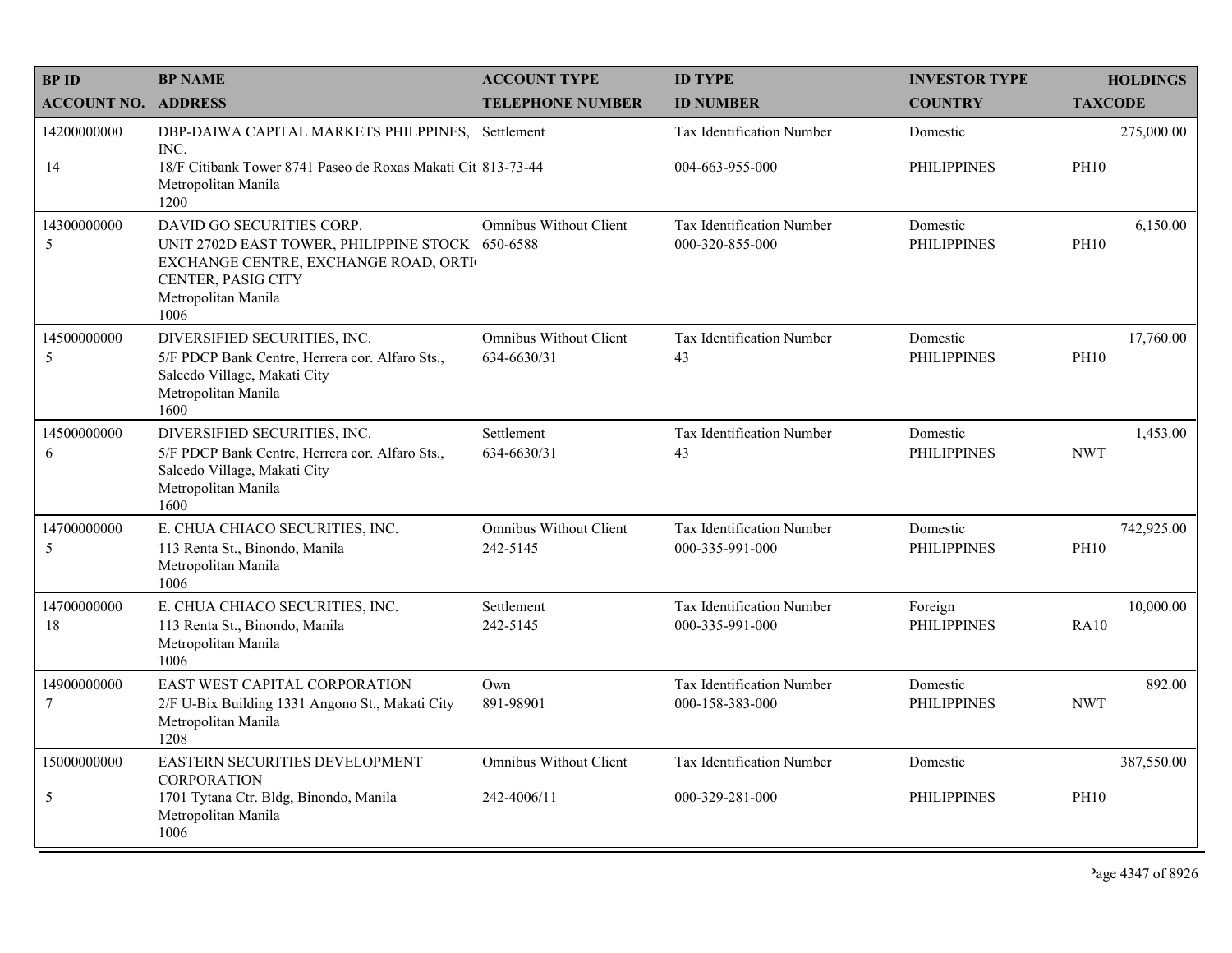| <b>BPID</b>                   | <b>BP NAME</b>                                                                                                                                                                                                 | <b>ACCOUNT TYPE</b>                          | <b>ID TYPE</b>                                  | <b>INVESTOR TYPE</b>           | <b>HOLDINGS</b>           |
|-------------------------------|----------------------------------------------------------------------------------------------------------------------------------------------------------------------------------------------------------------|----------------------------------------------|-------------------------------------------------|--------------------------------|---------------------------|
| <b>ACCOUNT NO.</b>            | <b>ADDRESS</b>                                                                                                                                                                                                 | <b>TELEPHONE NUMBER</b>                      | <b>ID NUMBER</b>                                | <b>COUNTRY</b>                 | <b>TAXCODE</b>            |
| 15300000000<br>5              | EQUITIWORLD SECURITIES, INC.<br>807-809 Philippine Stock Exchange Ayala Tower 1,<br>Ayala Avenue Makati City<br>Metropolitan Manila<br>1226                                                                    | <b>Omnibus Without Client</b><br>848-5401/09 | <b>Tax Identification Number</b><br>51          | Domestic<br><b>PHILIPPINES</b> | 38,000.00<br><b>PH10</b>  |
| 15300000000<br>$\overline{7}$ | EQUITIWORLD SECURITIES, INC.<br>807-809 Philippine Stock Exchange Ayala Tower 1,<br>Ayala Avenue Makati City<br>Metropolitan Manila<br>1226                                                                    | Own<br>848-5401/09                           | Tax Identification Number<br>51                 | Domestic<br><b>PHILIPPINES</b> | 4,000.00<br><b>NWT</b>    |
| 15400000000<br>5              | EVERGREEN STOCK BROKERAGE & SEC., INC. Omnibus Without Client<br>Suite 606 - 607, 6th Floor, Tower One Phil. Stock<br>Exchange Plaza, Ayala Triangle, Ayala Ave. Makati<br>City<br>Metropolitan Manila<br>1200 | 891-9451                                     | Tax Identification Number<br>001-483-985        | Domestic<br><b>PHILIPPINES</b> | 786,000.00<br><b>PH10</b> |
| 15400000000<br>6              | EVERGREEN STOCK BROKERAGE & SEC., INC. Settlement<br>Suite 606 - 607, 6th Floor, Tower One Phil. Stock<br>Exchange Plaza, Ayala Triangle, Ayala Ave. Makati<br>City<br>Metropolitan Manila<br>1200             | 891-9451                                     | <b>Tax Identification Number</b><br>001-483-985 | Domestic<br><b>PHILIPPINES</b> | 89,000.00<br><b>NWT</b>   |
| 15400000000<br>$\overline{7}$ | EVERGREEN STOCK BROKERAGE & SEC., INC. Own<br>Suite 606 - 607, 6th Floor, Tower One Phil. Stock<br>Exchange Plaza, Ayala Triangle, Ayala Ave. Makati<br>City<br>Metropolitan Manila<br>1200                    | 891-9451                                     | Tax Identification Number<br>001-483-985        | Domestic<br><b>PHILIPPINES</b> | 825.00<br><b>NWT</b>      |
| 16200000000<br>5              | F. YAP SECURITIES, INC.<br>Unit 2301 PSE Center (East Tower) Exchange Rd.,<br>Ortigas Center Pasig City<br>Metropolitan Manila<br>1603                                                                         | Omnibus Without Client<br>635-4126           | Tax Identification Number<br>000-333-165-000    | Domestic<br><b>PHILIPPINES</b> | 229,362.00<br><b>PH10</b> |
| 16700000000<br>5              | AURORA SECURITIES, INC.<br>UNIT 2405A WEST TOWER PHILIPPINE STOCK 633-5892<br>EXCHANGE CENTRE ORTIGAS, PASIG CITY<br>Metropolitan Manila<br>1605                                                               | <b>Omnibus Without Client</b>                | Tax Identification Number<br>002-832-240        | Domestic<br><b>PHILIPPINES</b> | 150,500.00<br><b>PH10</b> |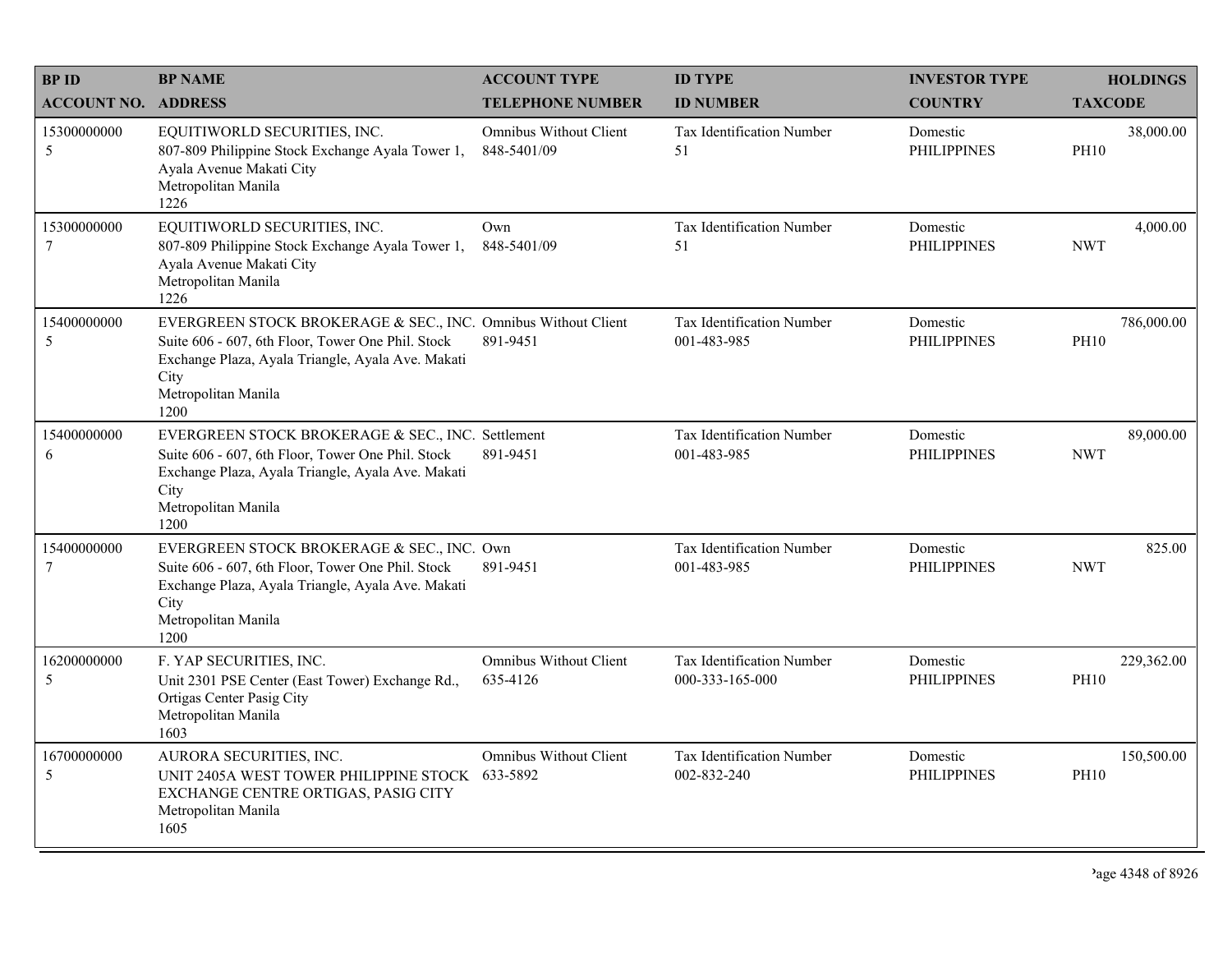| <b>BPID</b>                | <b>BP NAME</b>                                                                                                                                           | <b>ACCOUNT TYPE</b>           | <b>ID TYPE</b>                               | <b>INVESTOR TYPE</b>           | <b>HOLDINGS</b>             |
|----------------------------|----------------------------------------------------------------------------------------------------------------------------------------------------------|-------------------------------|----------------------------------------------|--------------------------------|-----------------------------|
| <b>ACCOUNT NO. ADDRESS</b> |                                                                                                                                                          | <b>TELEPHONE NUMBER</b>       | <b>ID NUMBER</b>                             | <b>COUNTRY</b>                 | <b>TAXCODE</b>              |
| 16800000000<br>5           | GLOBALINKS SECURITIES & STOCKS, INC.<br>#706 Ayala Tower One Ayala Avenue Cor. Paseo de 759-4136<br>Roxas St. Makati City<br>Metropolitan Manila<br>1226 | <b>Omnibus Without Client</b> | Tax Identification Number<br>65              | Domestic<br><b>PHILIPPINES</b> | 1,696,500.00<br><b>PH10</b> |
| 16800000000<br>7           | GLOBALINKS SECURITIES & STOCKS, INC.<br>#706 Ayala Tower One Ayala Avenue Cor. Paseo de 759-4136<br>Roxas St. Makati City<br>Metropolitan Manila<br>1226 | Own                           | Tax Identification Number<br>65              | Domestic<br><b>PHILIPPINES</b> | 1,250.00<br><b>NWT</b>      |
| 16900000000<br>5           | JSG SECURITIES, INC.<br>4th Floor, A&T Building, 244 Escolta Street, Binondo 2429414<br>Manila<br>Metropolitan Manila<br>1006                            | <b>Omnibus Without Client</b> | Tax Identification Number<br>004-578-852-000 | Domestic<br><b>PHILIPPINES</b> | 23,750.00<br><b>PH10</b>    |
| 16900000000<br>6           | JSG SECURITIES, INC.<br>4th Floor, A&T Building, 244 Escolta Street, Binondo 2429414<br>Manila<br>Metropolitan Manila<br>1006                            | Settlement                    | Tax Identification Number<br>004-578-852-000 | Domestic<br><b>PHILIPPINES</b> | 73,000.00<br><b>NWT</b>     |
| 16900000003                | PIONEERINTER CONTINENTAL INSURANCE<br>CORP.                                                                                                              | Client                        | Tax Identification Number                    | Domestic                       | 230,000.00                  |
| $\mathbf{1}$               | 4th Floor, A&T Building, 244 Escolta Street, Binondo 812-7777<br>Manila<br>Metropolitan Manila<br>1006                                                   |                               | 545                                          | <b>PHILIPPINES</b>             | <b>NWT</b>                  |
| 16900000004                | PIONEER INSURANCE & SURETY CORP.<br>4th Floor, A&T Building, 244 Escolta Street, Binondo 817-1461<br>Manila<br>Metropolitan Manila<br>1006               | Client                        | Tax Identification Number<br>332             | Domestic<br><b>PHILIPPINES</b> | 251,000.00<br><b>NWT</b>    |
| 17000000000<br>5           | GOLDSTAR SECURITIES, INC.<br>2201-B East Tower, PSE Centre Exchange Rd, Ortiga 633-7485/86<br>Center Pasig City<br>Metropolitan Manila<br>1600           | <b>Omnibus Without Client</b> | Tax Identification Number<br>000-222-746-000 | Domestic<br><b>PHILIPPINES</b> | 103,200.00<br><b>PH10</b>   |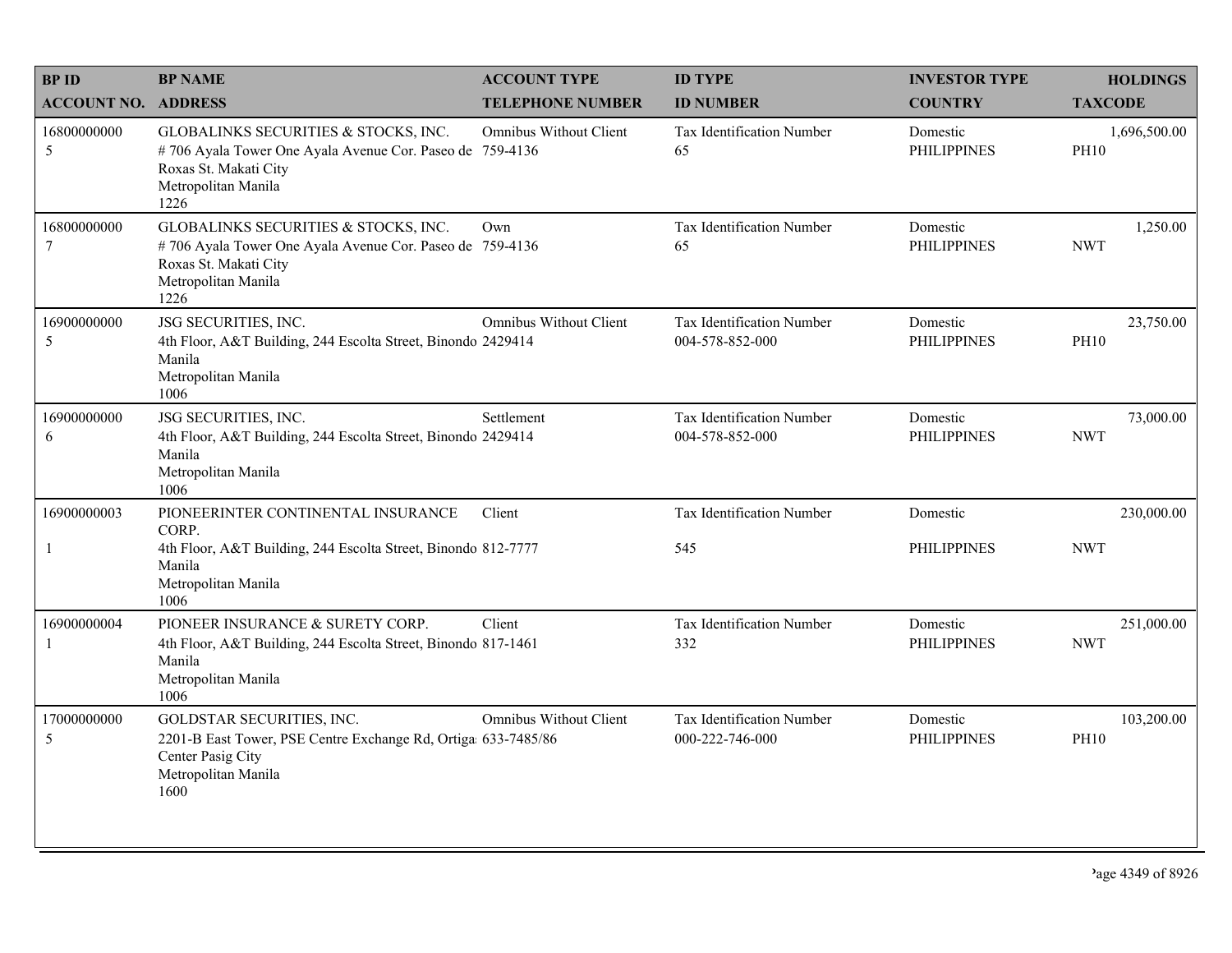| <b>BPID</b>                | <b>BP NAME</b>                                                                                                                                            | <b>ACCOUNT TYPE</b>                            | <b>ID TYPE</b>                               | <b>INVESTOR TYPE</b>           | <b>HOLDINGS</b>              |
|----------------------------|-----------------------------------------------------------------------------------------------------------------------------------------------------------|------------------------------------------------|----------------------------------------------|--------------------------------|------------------------------|
| <b>ACCOUNT NO. ADDRESS</b> |                                                                                                                                                           | <b>TELEPHONE NUMBER</b>                        | <b>ID NUMBER</b>                             | <b>COUNTRY</b>                 | <b>TAXCODE</b>               |
| 17000000000<br>14          | GOLDSTAR SECURITIES, INC.<br>2201-B East Tower, PSE Centre Exchange Rd, Ortiga 633-7485/86<br>Center Pasig City<br>Metropolitan Manila<br>1600            | Settlement                                     | Tax Identification Number<br>000-222-746-000 | Domestic<br><b>PHILIPPINES</b> | 215,800.00<br><b>PH10</b>    |
| 17200000000<br>5           | GUILD SECURITIES, INC.<br>Unit 1215 Tower One & Exchange Plaza Ayala Ave., 8919232<br>Makati City<br>Metropolitan Manila<br>1226                          | <b>Omnibus Without Client</b>                  | Tax Identification Number<br>69              | Domestic<br><b>PHILIPPINES</b> | 5,388,952.00<br><b>PH10</b>  |
| 17400000000<br>5           | HDI SECURITIES, INC.<br>UNIT 2305-B 23/F ORIENT SQUARE BLDG., F.<br>ORTIGAS, JR. ROAD, ORTIGAS CENTRE, PASIG<br>CITY, 1605<br>Metropolitan Manila<br>1605 | <b>Omnibus Without Client</b><br>891-9598      | Tax Identification Number<br>001-670-271-000 | Domestic<br><b>PHILIPPINES</b> | 19,974,000.00<br><b>PH10</b> |
| 17500000000<br>5           | H. E. BENNETT SECURITIES, INC.<br>Rm. 1704 World Trade Exchange Bldg., 215 Juan Lur 242-5733<br>St., Binondo, Manila<br>Metropolitan Manila<br>1006       | Omnibus Without Client                         | Tax Identification Number<br>000-334-004     | Domestic<br><b>PHILIPPINES</b> | 756,100.00<br><b>PH10</b>    |
| 17800000000<br>5           | HK SECURITIES, INC.<br>Suite 102 Columbia Tower, Ortigas Ave.,<br>Mandaluyong City<br>Metropolitan Manila<br>1600                                         | <b>Omnibus Without Client</b><br>6336991 to 96 | Tax Identification Number<br>75              | Domestic<br><b>PHILIPPINES</b> | 1,000.00<br><b>PH10</b>      |
| 17900000000<br>5           | I. ACKERMAN & CO., INC.<br>Suite 705, Tower I Bldg. PSE Plaza, Ayala Triangle<br>Ayala Ave., Makati City<br>Metropolitan Manila<br>1226                   | <b>Omnibus Without Client</b><br>891-9071      | Tax Identification Number<br>76              | Domestic<br><b>PHILIPPINES</b> | 4,730.00<br><b>PH10</b>      |
| 17900000000<br>6           | I. ACKERMAN & CO., INC.<br>Suite 705, Tower I Bldg. PSE Plaza, Ayala Triangle<br>Ayala Ave., Makati City<br>Metropolitan Manila<br>1226                   | Settlement<br>891-9071                         | Tax Identification Number<br>76              | Domestic<br><b>PHILIPPINES</b> | 1,000.00<br><b>NWT</b>       |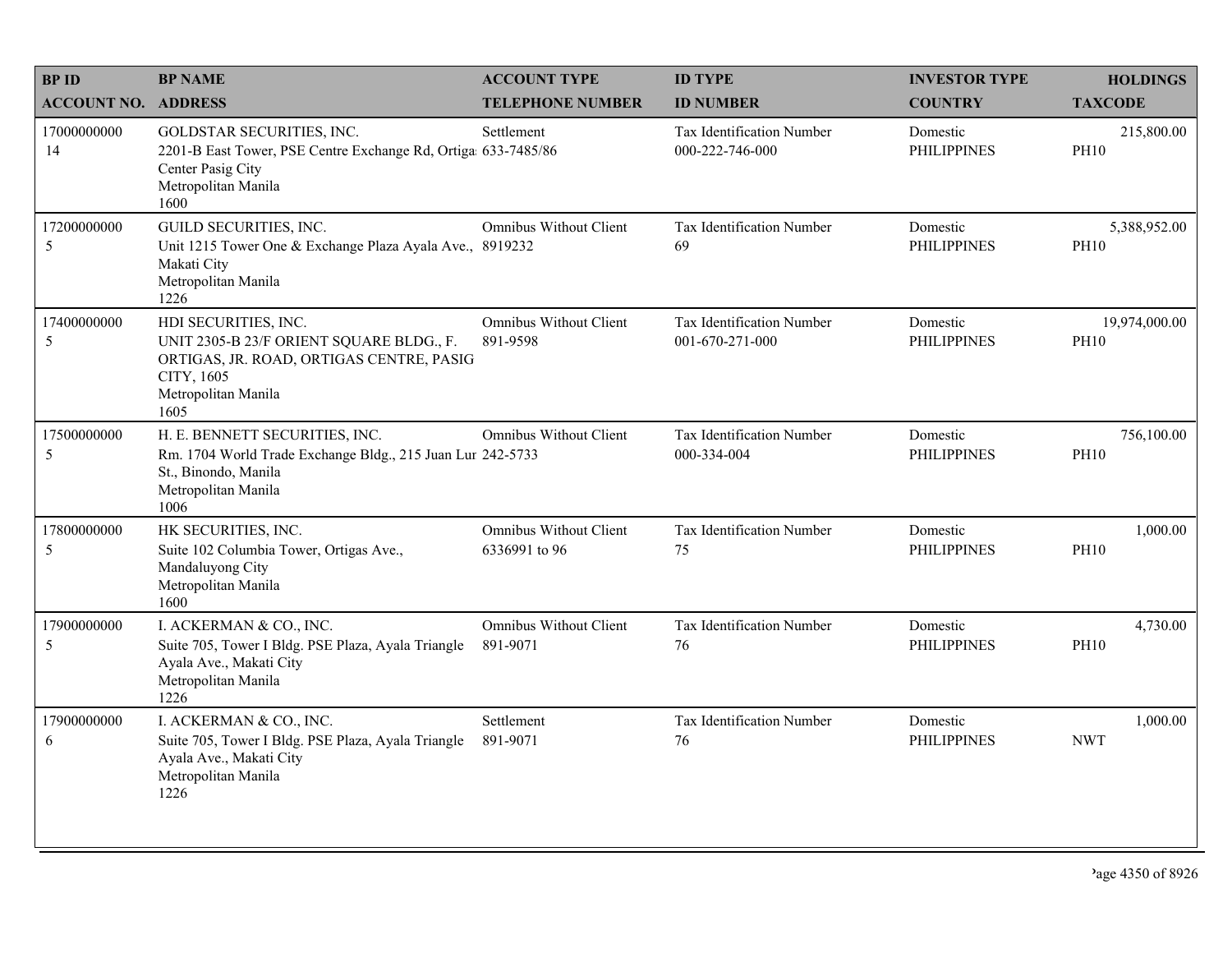| <b>BPID</b>                | <b>BP NAME</b>                                                                                                                                                        | <b>ACCOUNT TYPE</b>                               | <b>ID TYPE</b>                                  | <b>INVESTOR TYPE</b>           | <b>HOLDINGS</b>           |
|----------------------------|-----------------------------------------------------------------------------------------------------------------------------------------------------------------------|---------------------------------------------------|-------------------------------------------------|--------------------------------|---------------------------|
| <b>ACCOUNT NO. ADDRESS</b> |                                                                                                                                                                       | <b>TELEPHONE NUMBER</b>                           | <b>ID NUMBER</b>                                | <b>COUNTRY</b>                 | <b>TAXCODE</b>            |
| 18000000000<br>5           | I. B. GIMENEZ SECURITIES, INC.<br>3/F NEW ROSARIO ORTIGAS ARCADE, NO. 42,<br>ORTIGAS EXTENSION, ROSARIO, PASIG CITY<br>Metropolitan Manila<br>1600                    | <b>Omnibus Without Client</b><br>628-0000-325-336 | Tax Identification Number<br>000-329-846-000    | Domestic<br><b>PHILIPPINES</b> | 80,500.00<br><b>PH10</b>  |
| 18100000000<br>5           | INVESTORS SECURITIES, INC,<br>Unit 604-605 Tower One & Exchange Plaza Ayala<br>Triangle, Ayala Ave. cor Paseo de Roxas Makati City<br>Metropolitan Manila<br>1200     | Omnibus Without Client<br>8431210                 | Tax Identification Number<br>000-123-697-000    | Domestic<br><b>PHILIPPINES</b> | 459,010.00<br><b>PH10</b> |
| 18200000000<br>5           | IMPERIAL, DE GUZMAN, ABALOS & CO., INC.<br>Ground Floor, EDSA Central Square Shaw Boulevard 6332686<br>Mandaluyong City<br>Metropolitan Manila<br>1552                | <b>Omnibus Without Client</b>                     | Tax Identification Number<br>000-121-920        | Domestic<br><b>PHILIPPINES</b> | 105,050.00<br><b>PH10</b> |
| 18200000000<br>6           | IMPERIAL, DE GUZMAN, ABALOS & CO., INC.<br>Ground Floor, EDSA Central Square Shaw Boulevard 6332686<br>Mandaluyong City<br>Metropolitan Manila<br>1552                | Settlement                                        | Tax Identification Number<br>000-121-920        | Domestic<br><b>PHILIPPINES</b> | 200.00<br><b>NWT</b>      |
| 18200000000<br>$\tau$      | IMPERIAL, DE GUZMAN, ABALOS & CO., INC.<br>Ground Floor, EDSA Central Square Shaw Boulevard 6332686<br>Mandaluyong City<br>Metropolitan Manila<br>1552                | Own                                               | Tax Identification Number<br>000-121-920        | Domestic<br><b>PHILIPPINES</b> | 62.00<br><b>NWT</b>       |
| 18700000000<br>5           | ASIAN CAPITAL EQUITIES, INC.<br>6/F Tower 1 & Exchange Plaza Ayala Ave., cor Paseo 8485126<br>de Roxas, Makati City<br>Metropolitan Manila<br>1226                    | <b>Omnibus Without Client</b>                     | Tax Identification Number<br>84                 | Domestic<br><b>PHILIPPINES</b> | 7,000.00<br><b>PH10</b>   |
| 19000000000<br>5           | VALUE QUEST SECURITIES CORPORATION<br>Unit 1006B West Tower, Philippine Stock Exchange<br>Centre, Exchange Road, Ortigas, Pasig City<br>Metropolitan Manila<br>$00\,$ | <b>Omnibus Without Client</b><br>892-1816         | Tax Identification Number<br>000-165-611-000.L0 | Domestic<br><b>PHILIPPINES</b> | 80,000.00<br><b>PH10</b>  |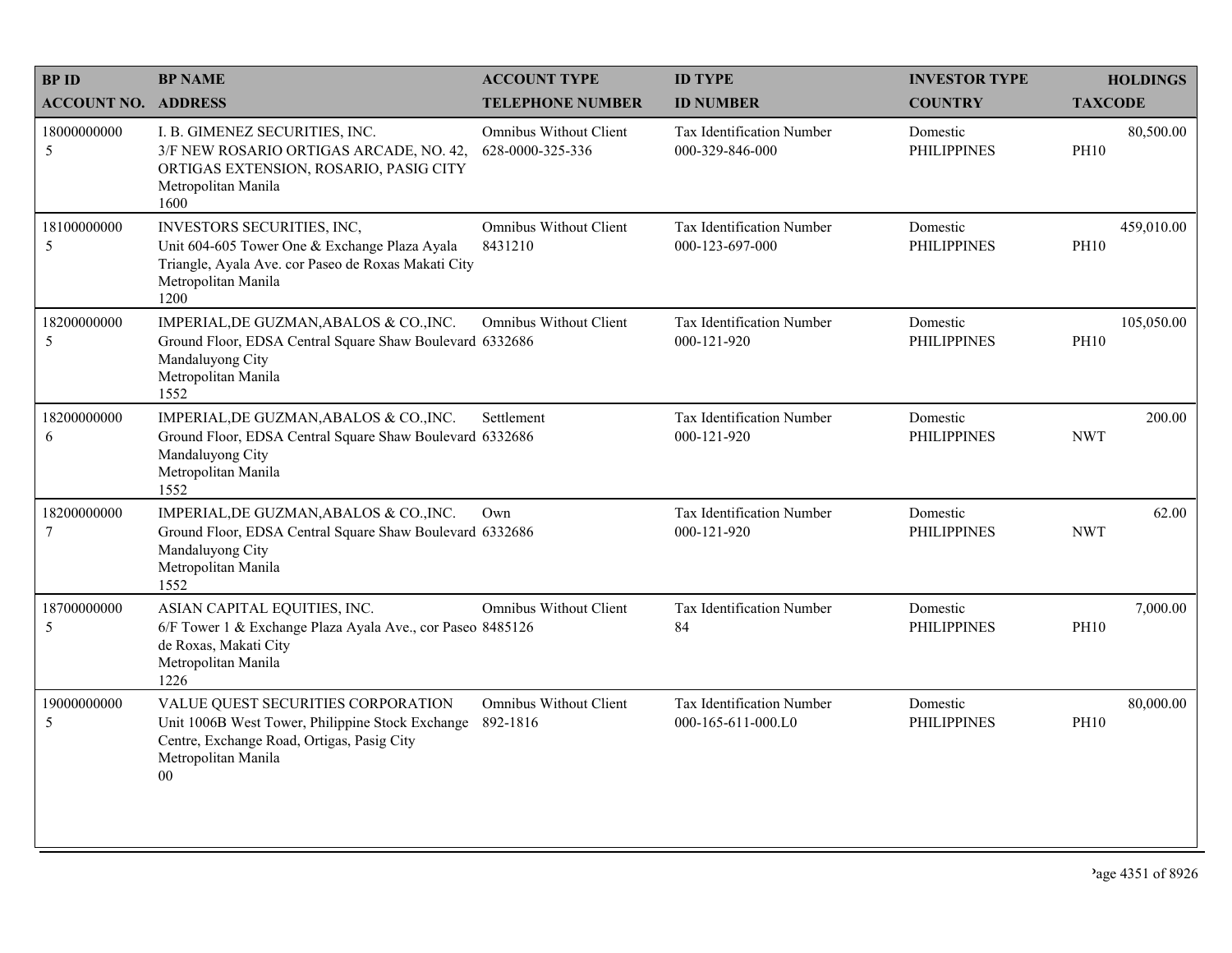| <b>BPID</b>                   | <b>BP NAME</b>                                                                                                                         | <b>ACCOUNT TYPE</b>                          | <b>ID TYPE</b>                         | <b>INVESTOR TYPE</b>           | <b>HOLDINGS</b>             |
|-------------------------------|----------------------------------------------------------------------------------------------------------------------------------------|----------------------------------------------|----------------------------------------|--------------------------------|-----------------------------|
| <b>ACCOUNT NO. ADDRESS</b>    |                                                                                                                                        | <b>TELEPHONE NUMBER</b>                      | <b>ID NUMBER</b>                       | <b>COUNTRY</b>                 | <b>TAXCODE</b>              |
| 19200000000<br>14             | STRATEGIC EQUITIES CORP.<br>Unit 610-611 PSE Plaza, Tower I, Ayala Triangle,<br>Ayala Ave., Makati City<br>Metropolitan Manila<br>1226 | Settlement<br>759-4055                       | <b>Tax Identification Number</b><br>89 | Domestic<br><b>PHILIPPINES</b> | 112,501.00<br><b>PH10</b>   |
| 19300000000<br>5              | LARRGO SECURITIES CO., INC.<br>Rm. 202 2/F Rufino Building, Ayala Avenue, Makati 8101353<br>City<br>Metropolitan Manila<br>1226        | <b>Omnibus Without Client</b>                | Tax Identification Number<br>90        | Domestic<br><b>PHILIPPINES</b> | 291,250.00<br><b>PH10</b>   |
| 19300000000<br>$\overline{7}$ | LARRGO SECURITIES CO., INC.<br>Rm. 202 2/F Rufino Building, Ayala Avenue, Makati 8101353<br>City<br>Metropolitan Manila<br>1226        | Own                                          | Tax Identification Number<br>90        | Domestic<br><b>PHILIPPINES</b> | 2,000.00<br><b>NWT</b>      |
| 19800000000<br>-1             | LUCKY SECURITIES, INC.<br>Unit 1402-B PSE Center Exchange Road, Ortigas<br>Center Pasig City<br>Metropolitan Manila<br>1600            | <b>Omnibus Without Client</b><br>6346747/60  | Tax Identification Number<br>95        | Foreign<br><b>PHILIPPINES</b>  | 2,523,000.00<br>FMX1        |
| 19800000000<br>5              | LUCKY SECURITIES, INC.<br>Unit 1402-B PSE Center Exchange Road, Ortigas<br>Center Pasig City<br>Metropolitan Manila<br>1600            | <b>Omnibus Without Client</b><br>6346747/60  | Tax Identification Number<br>95        | Domestic<br><b>PHILIPPINES</b> | 4,559,750.00<br><b>NWT</b>  |
| 19800000000<br>6              | LUCKY SECURITIES, INC.<br>Unit 1402-B PSE Center Exchange Road, Ortigas<br>Center Pasig City<br>Metropolitan Manila<br>1600            | Settlement<br>6346747/60                     | Tax Identification Number<br>95        | Domestic<br><b>PHILIPPINES</b> | 575,000.00<br><b>NWT</b>    |
| 19900000000<br>5              | LUYS SECURITIES COMPANY, INC.<br>28/F LKG Tower 6801 Ayala Ave. Makati City<br>Metropolitan Manila<br>1200                             | <b>Omnibus Without Client</b><br>5231040     | Tax Identification Number<br>96        | Domestic<br><b>PHILIPPINES</b> | 19,000.00<br><b>PH10</b>    |
| 20000000000<br>5              | MANDARIN SECURITIES CORPORATION<br>28/F LKG Tower 6801 Ayala Ave. Makati City<br>Metropolitan Manila<br>1200                           | <b>Omnibus Without Client</b><br>523-8311/16 | Tax Identification Number<br>97        | Domestic<br><b>PHILIPPINES</b> | 1,402,000.00<br><b>PH10</b> |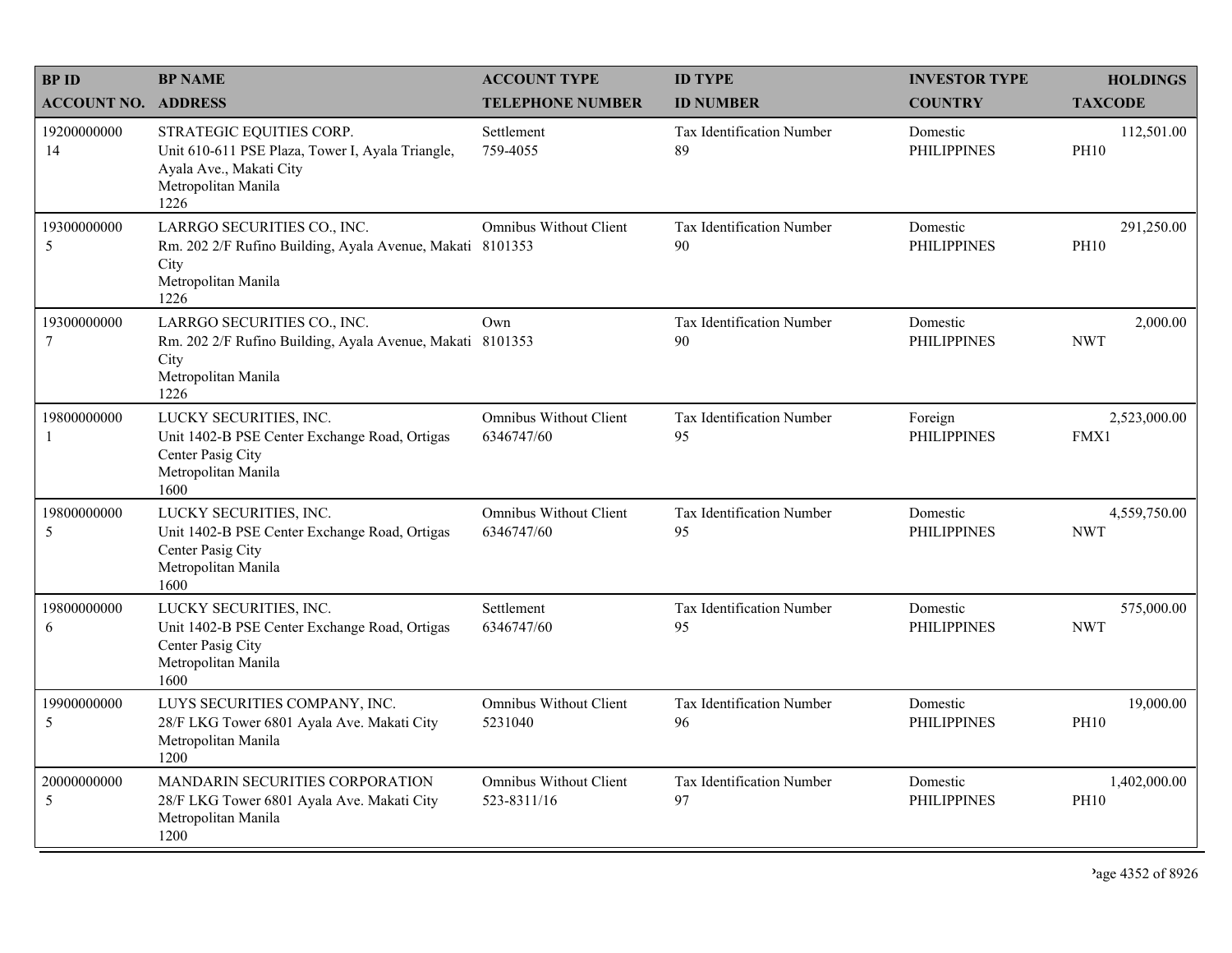| <b>BPID</b>                 | <b>BP NAME</b>                                                                                                                                                                  | <b>ACCOUNT TYPE</b>                       | <b>ID TYPE</b>                               | <b>INVESTOR TYPE</b>           | <b>HOLDINGS</b>              |
|-----------------------------|---------------------------------------------------------------------------------------------------------------------------------------------------------------------------------|-------------------------------------------|----------------------------------------------|--------------------------------|------------------------------|
| <b>ACCOUNT NO. ADDRESS</b>  |                                                                                                                                                                                 | <b>TELEPHONE NUMBER</b>                   | <b>ID NUMBER</b>                             | <b>COUNTRY</b>                 | <b>TAXCODE</b>               |
| 20300000000<br>$\mathbf{1}$ | COL Financial Group, Inc.<br>2401-B EAST TOWER, PSE CENTRE EXCHANGE 635-5735<br>ROAD, ORTIGAS CENTER PASIG CITY<br>Metropolitan Manila<br>1605                                  | <b>Omnibus Without Client</b>             | Tax Identification Number<br>203-523-208     | Foreign<br><b>PHILIPPINES</b>  | 49,000.00<br>FMX1            |
| 20300000000<br>5            | COL Financial Group, Inc.<br>2401-B EAST TOWER, PSE CENTRE EXCHANGE 635-5735<br>ROAD, ORTIGAS CENTER PASIG CITY<br>Metropolitan Manila<br>1605                                  | Omnibus Without Client                    | Tax Identification Number<br>203-523-208     | Domestic<br><b>PHILIPPINES</b> | 16,270,154.00<br><b>PH10</b> |
| 20500000000<br>5            | MERCANTILE SECURITIES CORP.<br>UNIT 804 FORT LEGEND TOWERS 3RD AVENUI 501-8872<br>COR. 31ST ST. FORT BONIFACIO GLOBAL CITY<br><b>TAGUIG CITY</b><br>Metropolitan Manila<br>1226 | <b>Omnibus Without Client</b>             | Tax Identification Number<br>000-161-457-000 | Domestic<br><b>PHILIPPINES</b> | 3,096,000.00<br><b>PH10</b>  |
| 20600000000<br>5            | MERIDIAN SECURITIES, INC.<br>Suite 2702B&C Tektite Tower I Ortigas Centre, Pasig 634-6931/36<br>City<br>Metropolitan Manila<br>1600                                             | Omnibus Without Client                    | Tax Identification Number<br>000-338-748-000 | Domestic<br><b>PHILIPPINES</b> | 245,000.00<br><b>PH10</b>    |
| 20800000000<br>5            | MDR SECURITIES, INC.<br>Unit 1806, 8/F Medical Plaza Ortigas Bldg., Pasig Cit 891-9225<br>Metropolitan Manila<br>1226                                                           | Omnibus Without Client                    | Tax Identification Number<br>105             | Domestic<br><b>PHILIPPINES</b> | 126,000.00<br><b>PH10</b>    |
| 21000000000<br>5            | MOUNT PEAK SECURITIES, INC.<br>#748 C.K. Bldg., Juan Luna St., Binondo, Manila<br>Metropolitan Manila<br>1006                                                                   | <b>Omnibus Without Client</b><br>241-8043 | Tax Identification Number<br>000-321-831-000 | Domestic<br><b>PHILIPPINES</b> | 35,000.00<br><b>PH10</b>     |
| 21100000000<br>5            | NEW WORLD SECURITIES CO., INC.<br>215 JUAN LUNA STREET, UNIT 2608 WORLD<br>TRADE EXCHANGE BLDG., BINONDO, MANILA<br>Metropolitan Manila<br>1006                                 | <b>Omnibus Without Client</b><br>2421767  | Tax Identification Number<br>000-327-414-000 | Domestic<br><b>PHILIPPINES</b> | 246,750.00<br><b>PH10</b>    |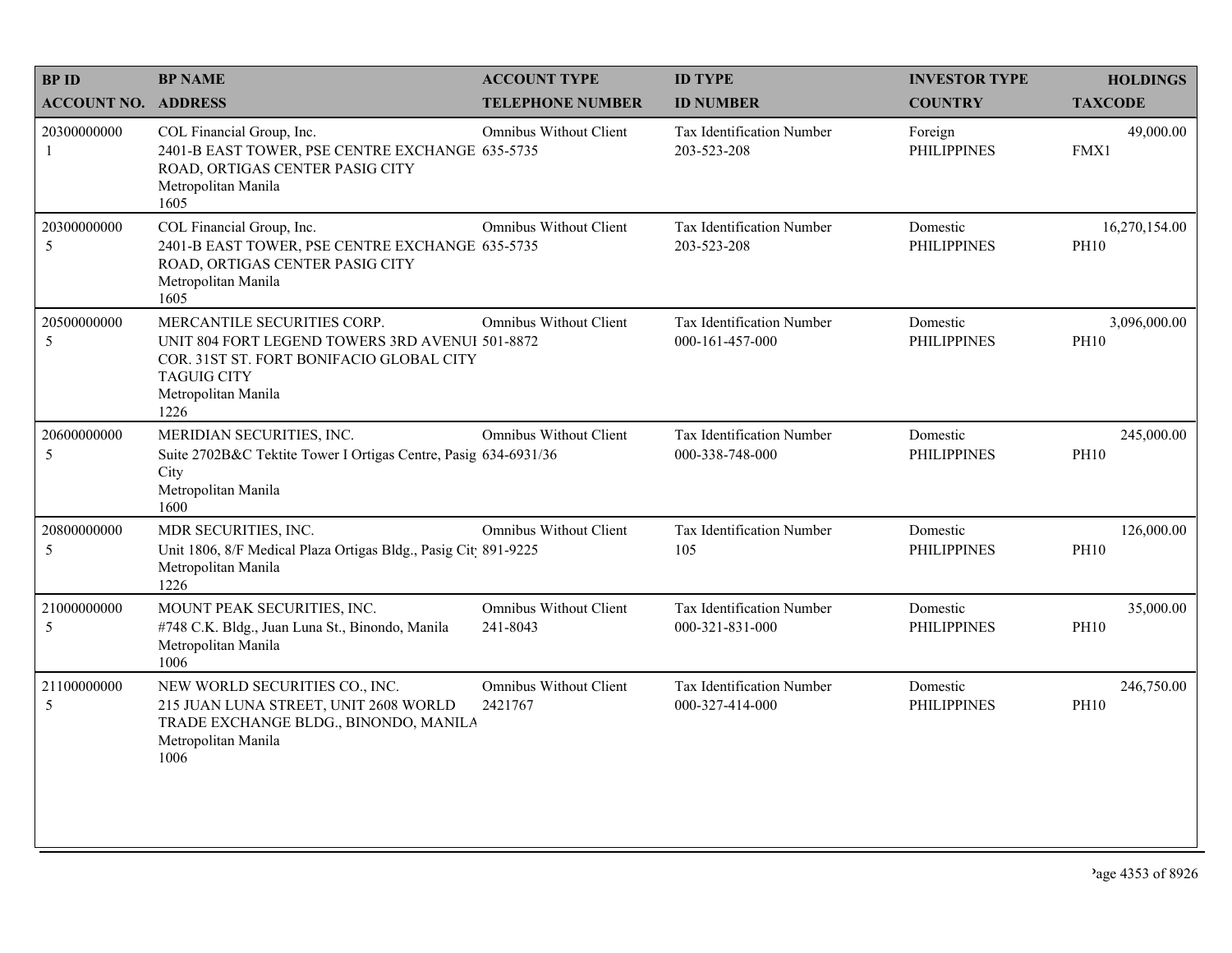| <b>BPID</b>                 | <b>BP NAME</b>                                                                                                                            | <b>ACCOUNT TYPE</b>                      | <b>ID TYPE</b>                                      | <b>INVESTOR TYPE</b>           | <b>HOLDINGS</b>              |
|-----------------------------|-------------------------------------------------------------------------------------------------------------------------------------------|------------------------------------------|-----------------------------------------------------|--------------------------------|------------------------------|
| <b>ACCOUNT NO. ADDRESS</b>  |                                                                                                                                           | <b>TELEPHONE NUMBER</b>                  | <b>ID NUMBER</b>                                    | <b>COUNTRY</b>                 | <b>TAXCODE</b>               |
| 21500000000<br>5            | OPTIMUM SECURITIES CORPORATION<br>No. 11 E. O. Bldg., United St. cor. 2nd St. Bo.<br>Kapitolyo, Pasig City<br>Metropolitan Manila<br>1650 | Omnibus Without Client<br>631-7831/36    | <b>Tax Identification Number</b><br>000-287-524-000 | Domestic<br><b>PHILIPPINES</b> | 37,250.00<br><b>PH10</b>     |
| 21700000000<br>5            | RCBC SECURITIES, INC.<br>Unit 1008 Tower I & Exchange Plaza Ayala Avenue,<br>Makati City<br>Metropolitan Manila<br>1200                   | <b>Omnibus Without Client</b><br>8485183 | Tax Identification Number<br>000-165-644-000        | Domestic<br><b>PHILIPPINES</b> | 29,750.00<br><b>PH10</b>     |
| 21700000000<br>22           | RCBC SECURITIES, INC.<br>Unit 1008 Tower I & Exchange Plaza Ayala Avenue,<br>Makati City<br>Metropolitan Manila<br>1200                   | Settlement<br>8485183                    | Tax Identification Number<br>000-165-644-000        | Foreign<br><b>PHILIPPINES</b>  | 2,000.00<br><b>US03</b>      |
| 21800000000<br>$\mathbf{1}$ | PAN ASIA SECURITIES CORP.<br>910 Tower One & Exchange Plaza Ayala Avenue,<br>Makati City<br>Metropolitan Manila<br>1200                   | <b>Omnibus Without Client</b><br>8919173 | Tax Identification Number<br>000-135-142            | Foreign<br><b>PHILIPPINES</b>  | 18,000.00<br>FMX1            |
| 21800000000<br>5            | PAN ASIA SECURITIES CORP.<br>910 Tower One & Exchange Plaza Ayala Avenue,<br>Makati City<br>Metropolitan Manila<br>1200                   | <b>Omnibus Without Client</b><br>8919173 | Tax Identification Number<br>000-135-142            | Domestic<br><b>PHILIPPINES</b> | 29,464,430.00<br><b>PH10</b> |
| 21800000000<br>6            | PAN ASIA SECURITIES CORP.<br>910 Tower One & Exchange Plaza Ayala Avenue,<br>Makati City<br>Metropolitan Manila<br>1200                   | Settlement<br>8919173                    | Tax Identification Number<br>000-135-142            | Domestic<br><b>PHILIPPINES</b> | 705,000.00<br><b>NWT</b>     |
| 21800000000<br>18           | PAN ASIA SECURITIES CORP.<br>910 Tower One & Exchange Plaza Ayala Avenue,<br>Makati City<br>Metropolitan Manila<br>1200                   | Settlement<br>8919173                    | Tax Identification Number<br>000-135-142            | Foreign<br><b>PHILIPPINES</b>  | 908,000.00<br>RA10           |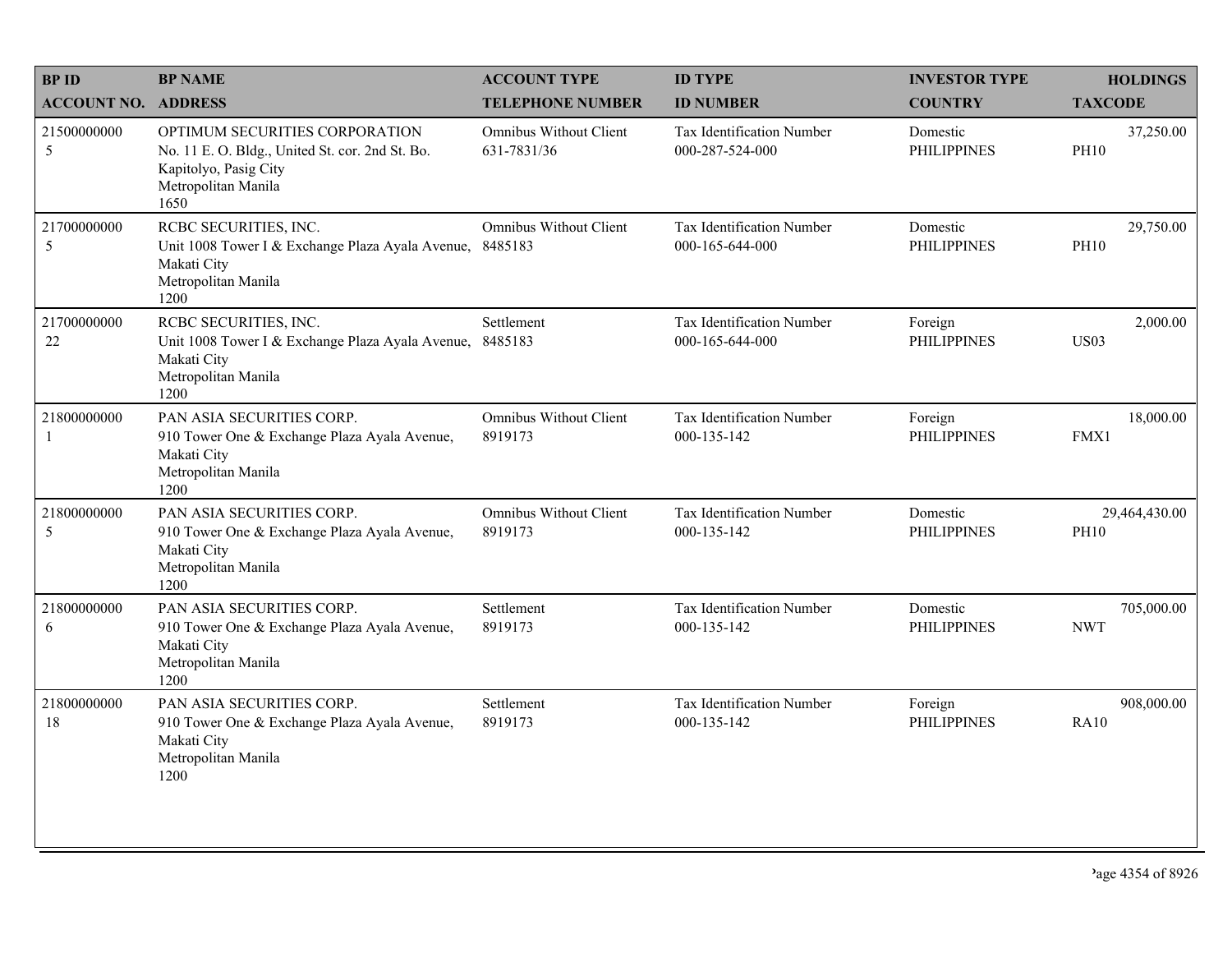| <b>BPID</b>                   | <b>BP NAME</b>                                                                                                                                                          | <b>ACCOUNT TYPE</b>           | <b>ID TYPE</b>                                      | <b>INVESTOR TYPE</b>           | <b>HOLDINGS</b>             |
|-------------------------------|-------------------------------------------------------------------------------------------------------------------------------------------------------------------------|-------------------------------|-----------------------------------------------------|--------------------------------|-----------------------------|
| <b>ACCOUNT NO. ADDRESS</b>    |                                                                                                                                                                         | <b>TELEPHONE NUMBER</b>       | <b>ID NUMBER</b>                                    | <b>COUNTRY</b>                 | <b>TAXCODE</b>              |
| 21900000000<br>5              | PAPA SECURITIES CORPORATION<br>GROUND FLOOR, ACE BUILDING, DE LA ROSA 817-8433<br>CORNER RADA ST., LEGASPI VILLAGE, MAKA'<br><b>CITY</b><br>Metropolitan Manila<br>1200 | <b>Omnibus Without Client</b> | <b>Tax Identification Number</b><br>000-215-520     | Domestic<br><b>PHILIPPINES</b> | 561,150.00<br><b>PH10</b>   |
| 21900000000<br>6              | PAPA SECURITIES CORPORATION<br>GROUND FLOOR, ACE BUILDING, DE LA ROSA 817-8433<br>CORNER RADA ST., LEGASPI VILLAGE, MAKA'<br><b>CITY</b><br>Metropolitan Manila<br>1200 | Settlement                    | Tax Identification Number<br>000-215-520            | Domestic<br><b>PHILIPPINES</b> | 943,100.00<br><b>NWT</b>    |
| 22000000000<br>$\overline{c}$ | MAYBANK ATR KIM ENG SECURITIES, INC.<br>17/F Tower One & Exchange Plaza, Ayala Triangle,<br>Ayala Avenue Makati City<br>Metropolitan Manila<br>1226                     | Settlement<br>849-8855        | <b>Tax Identification Number</b><br>000-168-671-000 | Foreign<br><b>PHILIPPINES</b>  | 6,578,500.00<br>FMX1        |
| 22000000000<br>6              | MAYBANK ATR KIM ENG SECURITIES, INC.<br>17/F Tower One & Exchange Plaza, Ayala Triangle,<br>Ayala Avenue Makati City<br>Metropolitan Manila<br>1226                     | Settlement<br>849-8855        | <b>Tax Identification Number</b><br>000-168-671-000 | Domestic<br><b>PHILIPPINES</b> | 615,000.00<br><b>NWT</b>    |
| 22000000000<br>14             | MAYBANK ATR KIM ENG SECURITIES, INC.<br>17/F Tower One & Exchange Plaza, Ayala Triangle,<br>Ayala Avenue Makati City<br>Metropolitan Manila<br>1226                     | Settlement<br>849-8855        | Tax Identification Number<br>000-168-671-000        | Domestic<br><b>PHILIPPINES</b> | 1,388,500.00<br><b>PH10</b> |
| 22000000000<br>18             | MAYBANK ATR KIM ENG SECURITIES, INC.<br>17/F Tower One & Exchange Plaza, Ayala Triangle,<br>Ayala Avenue Makati City<br>Metropolitan Manila<br>1226                     | Settlement<br>849-8855        | <b>Tax Identification Number</b><br>000-168-671-000 | Foreign<br><b>PHILIPPINES</b>  | 75,000.00<br>RA10           |
| 22300000000<br>5              | PLATINUM SECURITIES, INC.<br>Unit 801, Antel Corporate Ctr., 121 Valero St., Salced 887-11-78<br>Village Makati City<br>Metropolitan Manila<br>1200                     | <b>Omnibus Without Client</b> | Tax Identification Number<br>000-532-022            | Domestic<br><b>PHILIPPINES</b> | 750.00<br><b>PH10</b>       |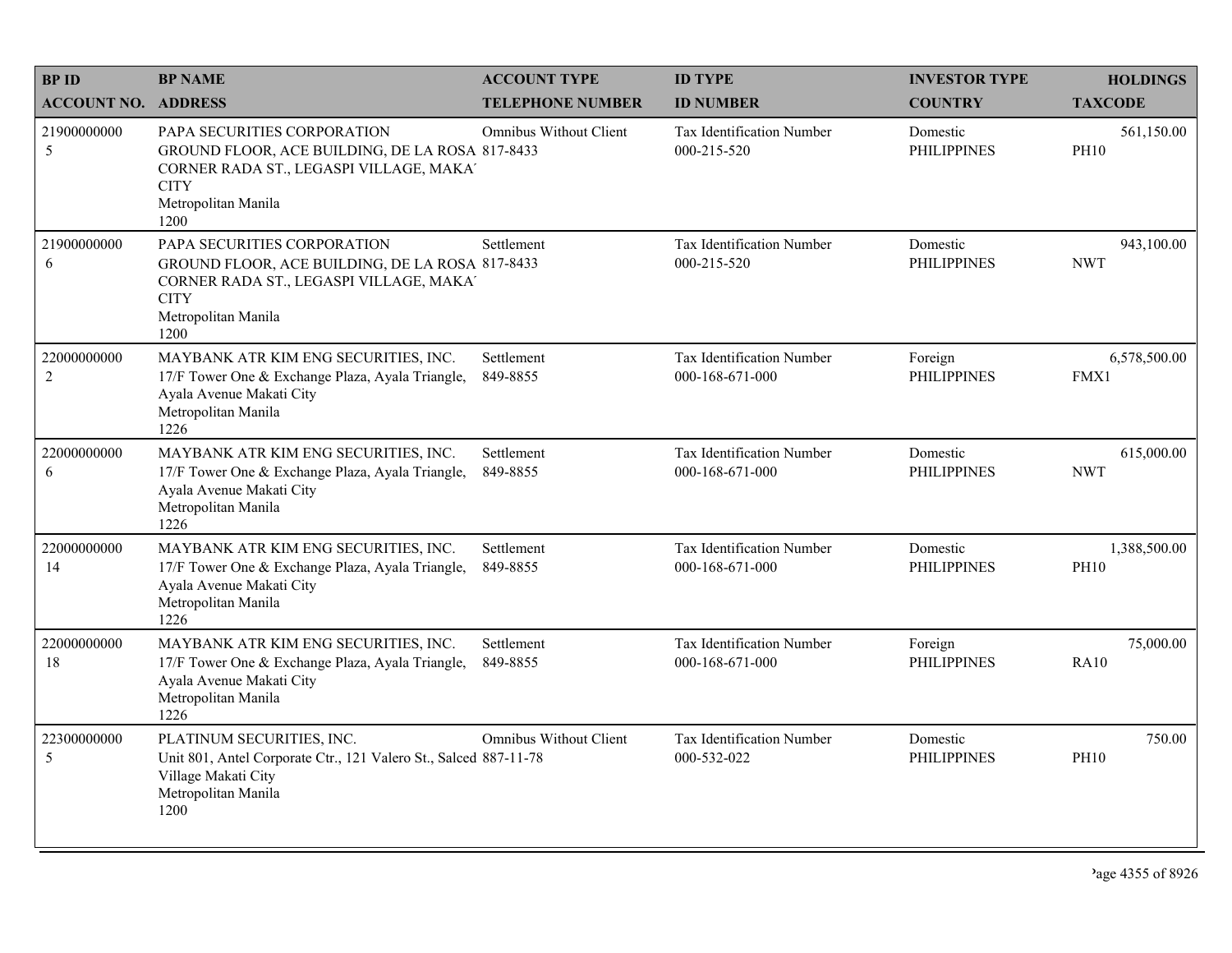| <b>BPID</b>                | <b>BP NAME</b>                                                                                                                                                             | <b>ACCOUNT TYPE</b>                       | <b>ID TYPE</b>                               | <b>INVESTOR TYPE</b>           | <b>HOLDINGS</b>           |
|----------------------------|----------------------------------------------------------------------------------------------------------------------------------------------------------------------------|-------------------------------------------|----------------------------------------------|--------------------------------|---------------------------|
| <b>ACCOUNT NO. ADDRESS</b> |                                                                                                                                                                            | <b>TELEPHONE NUMBER</b>                   | <b>ID NUMBER</b>                             | <b>COUNTRY</b>                 | <b>TAXCODE</b>            |
| 22400000000<br>$\sqrt{5}$  | PNB SECURITIES, INC.<br>3/F PNB Financial Center Roxas Blvd., Pasay City<br>Metropolitan Manila<br>1300                                                                    | <b>Omnibus Without Client</b><br>526-3466 | Tax Identification Number<br>000-198-201-000 | Domestic<br><b>PHILIPPINES</b> | 146,250.00<br><b>PH10</b> |
| 22500000000<br>5           | PREMIUM SECURITIES, INC.<br>Unit 1415, Tower 1 & Exchange Plaza Ayala Avenue 848-5915/17<br>cor. Paseo de Roxas Makati City<br>Metropolitan Manila<br>1259                 | Omnibus Without Client                    | Tax Identification Number<br>121             | Domestic<br><b>PHILIPPINES</b> | 606,600.00<br><b>PH10</b> |
| 22900000000<br>6           | SALISBURY BKT SECURITIES CORPORATION<br>Unit 207 Cityland Condominium 10 - Tower 2 6817<br>H.V. De La Costa St. cor. Ayala Ave. Makati City<br>Metropolitan Manila<br>1200 | Settlement<br>892-88-34                   | Tax Identification Number<br>000-598-559-000 | Domestic<br><b>PHILIPPINES</b> | 14,000.00<br><b>NWT</b>   |
| 23000000000                | QUALITY INVESTMENTS & SECURITIES<br><b>CORPORATION</b>                                                                                                                     | <b>Omnibus Without Client</b>             | Tax Identification Number                    | Domestic                       | 3,548,750.00              |
| $\sqrt{5}$                 | Suite 1602 Tytana Plaza Oriente St, Binondo Manila<br>Metropolitan Manila<br>1006                                                                                          | 241-0547                                  | 000-333-614-000                              | <b>PHILIPPINES</b>             | <b>PH10</b>               |
| 23000000000                | QUALITY INVESTMENTS & SECURITIES<br><b>CORPORATION</b>                                                                                                                     | Own                                       | Tax Identification Number                    | Domestic                       | 30,000.00                 |
| $\overline{7}$             | Suite 1602 Tytana Plaza Oriente St, Binondo Manila 241-0547<br>Metropolitan Manila<br>1006                                                                                 |                                           | 000-333-614-000                              | <b>PHILIPPINES</b>             | <b>NWT</b>                |
| 23000000000                | QUALITY INVESTMENTS & SECURITIES<br><b>CORPORATION</b>                                                                                                                     | Settlement                                | Tax Identification Number                    | Foreign                        | 388,000.00                |
| 18                         | Suite 1602 Tytana Plaza Oriente St, Binondo Manila<br>Metropolitan Manila<br>1006                                                                                          | 241-0547                                  | 000-333-614-000                              | <b>PHILIPPINES</b>             | <b>RA10</b>               |
| 23000000000                | QUALITY INVESTMENTS & SECURITIES<br><b>CORPORATION</b>                                                                                                                     | Settlement                                | Tax Identification Number                    | Foreign                        | 10,000.00                 |
| 20                         | Suite 1602 Tytana Plaza Oriente St, Binondo Manila 241-0547<br>Metropolitan Manila<br>1006                                                                                 |                                           | 000-333-614-000                              | <b>PHILIPPINES</b>             | <b>FTXN</b>               |
|                            |                                                                                                                                                                            |                                           |                                              |                                |                           |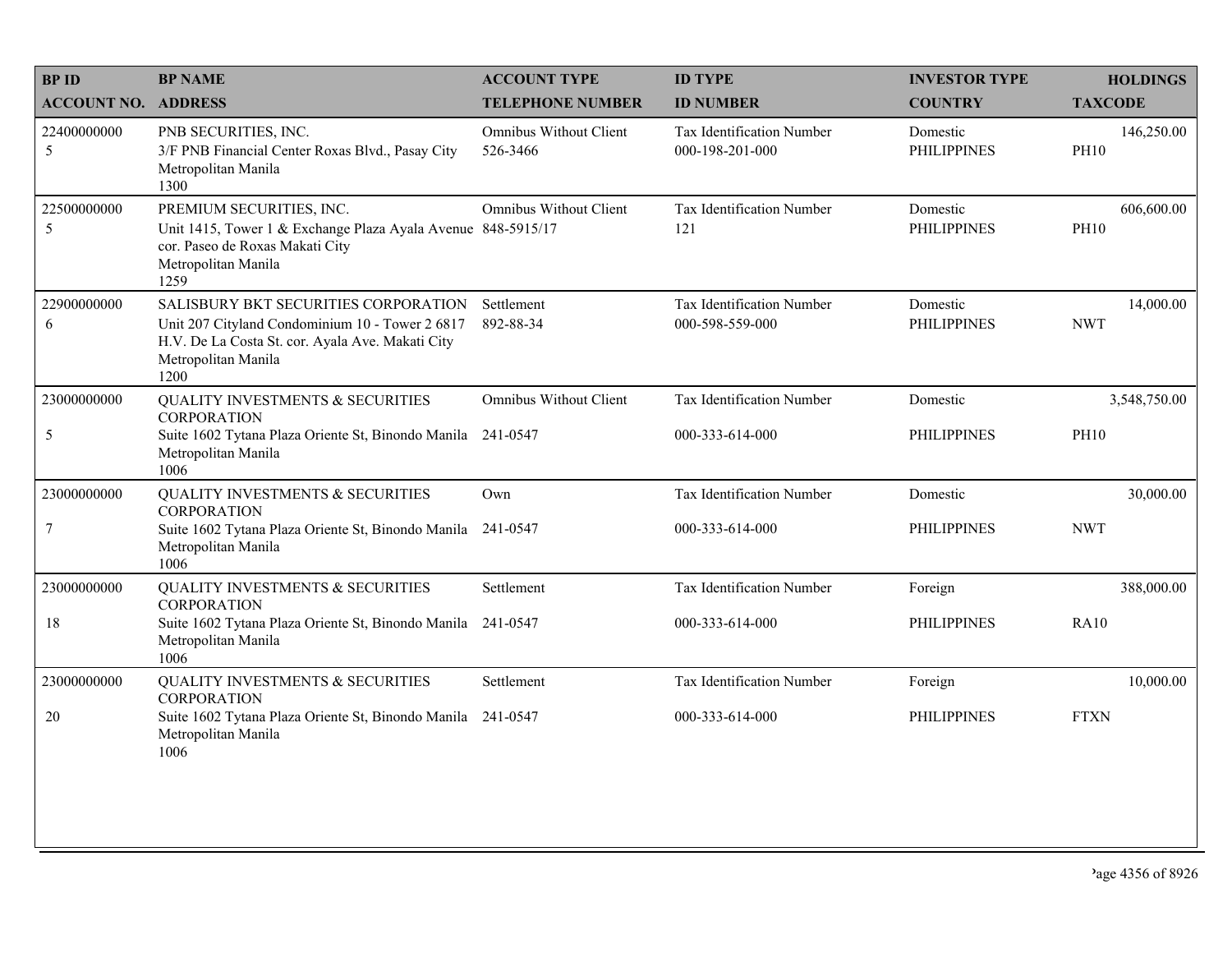| <b>BP ID</b>               | <b>BP NAME</b>                                                                                                                                                                          | <b>ACCOUNT TYPE</b>                             | <b>ID TYPE</b>                                      | <b>INVESTOR TYPE</b>           | <b>HOLDINGS</b>             |
|----------------------------|-----------------------------------------------------------------------------------------------------------------------------------------------------------------------------------------|-------------------------------------------------|-----------------------------------------------------|--------------------------------|-----------------------------|
| <b>ACCOUNT NO. ADDRESS</b> |                                                                                                                                                                                         | <b>TELEPHONE NUMBER</b>                         | <b>ID NUMBER</b>                                    | <b>COUNTRY</b>                 | <b>TAXCODE</b>              |
| 23000000000<br>21          | <b>QUALITY INVESTMENTS &amp; SECURITIES</b><br><b>CORPORATION</b><br>Suite 1602 Tytana Plaza Oriente St, Binondo Manila 241-0547<br>Metropolitan Manila<br>1006                         | Settlement                                      | <b>Tax Identification Number</b><br>000-333-614-000 | Domestic<br><b>PHILIPPINES</b> | 40,000.00<br><b>PH25</b>    |
| 23100000000<br>5           | R & L INVESTMENTS, INC.<br>675 Lee St., Mandaluyong City<br>Metropolitan Manila<br>1501                                                                                                 | <b>Omnibus Without Client</b><br>7247210/705207 | Tax Identification Number<br>127                    | Domestic<br><b>PHILIPPINES</b> | 18,000.00<br><b>PH10</b>    |
| 23200000000<br>6           | ALAKOR SECURITIES CORPORATION<br>9/F Quad Alpha Centrum, 125 Pioneer St.<br>Mandaluyong City<br>Metropolitan Manila<br>1550                                                             | Settlement<br>631-8041/42                       | Tax Identification Number<br>003-461-151-000        | Domestic<br><b>PHILIPPINES</b> | 10,000.00<br><b>NWT</b>     |
| 23300000000<br>5           | R. COYIUTO SECURITIES, INC.<br>5/F Corinthian Plaza, Paseo de Roxas, Legaspi Village 811-3064<br>Makati City<br>Metropolitan Manila<br>$\Omega$                                         | <b>Omnibus Without Client</b>                   | Tax Identification Number<br>000-329-417            | Domestic<br><b>PHILIPPINES</b> | 1,392,500.00<br><b>PH10</b> |
| 23500000000<br>5           | REGINA CAPITAL DEVELOPMENT CORPORATI Omnibus Without Client<br>Unit 806 Tower 1 & Exchange Plaza Ayala Triangle, 848-5482/84<br>Ayala Avenue Makati City<br>Metropolitan Manila<br>1226 |                                                 | Tax Identification Number<br>131                    | Domestic<br><b>PHILIPPINES</b> | 269,250.00<br><b>PH10</b>   |
| 23500000000<br>6           | REGINA CAPITAL DEVELOPMENT CORPORATI Settlement<br>Unit 806 Tower 1 & Exchange Plaza Ayala Triangle, 848-5482/84<br>Ayala Avenue Makati City<br>Metropolitan Manila<br>1226             |                                                 | Tax Identification Number<br>131                    | Domestic<br><b>PHILIPPINES</b> | 1,000.00<br><b>NWT</b>      |
| 23600000000<br>5           | R. NUBLA SECURITIES, INC.<br>Rm 405 Co Ban Kiat Building II, 231 Juan Luna St.,<br>Binondo, Manila<br>Metropolitan Manila<br>1006                                                       | <b>Omnibus Without Client</b><br>242-1596       | Tax Identification Number<br>132                    | Domestic<br><b>PHILIPPINES</b> | 404,100.00<br><b>PH10</b>   |
|                            |                                                                                                                                                                                         |                                                 |                                                     |                                |                             |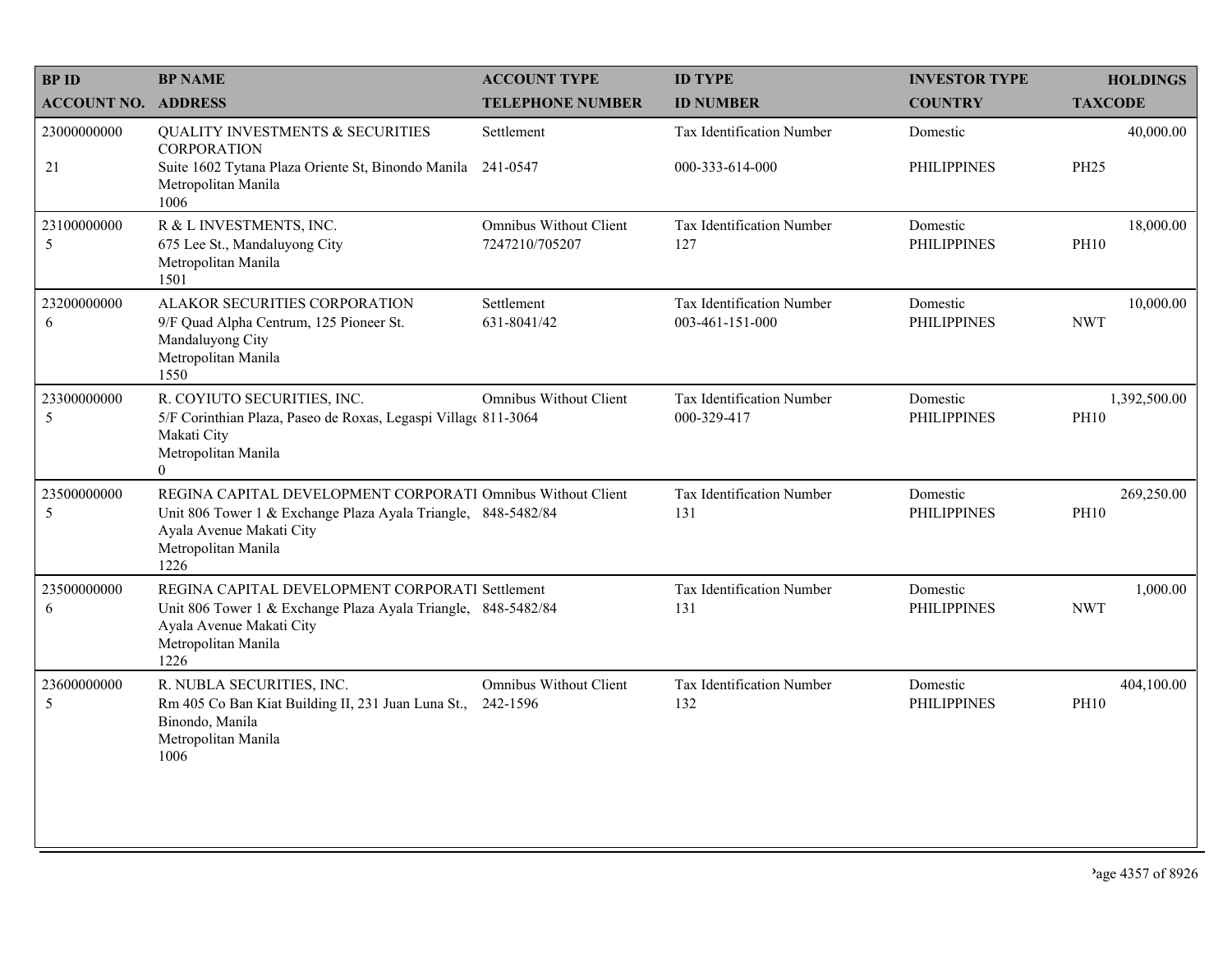| <b>BPID</b>                | <b>BP NAME</b>                                                                                                                                                                             | <b>ACCOUNT TYPE</b>                       | <b>ID TYPE</b>                               | <b>INVESTOR TYPE</b>           | <b>HOLDINGS</b>             |
|----------------------------|--------------------------------------------------------------------------------------------------------------------------------------------------------------------------------------------|-------------------------------------------|----------------------------------------------|--------------------------------|-----------------------------|
| <b>ACCOUNT NO. ADDRESS</b> |                                                                                                                                                                                            | <b>TELEPHONE NUMBER</b>                   | <b>ID NUMBER</b>                             | <b>COUNTRY</b>                 | <b>TAXCODE</b>              |
| 23700000000<br>5           | AAA SOUTHEAST EQUITIES, INCORPORATED Omnibus Without Client<br>Ground Floor, Fortune Life Building #162 Legaspi St. 816-2918<br>Legaspi Village Makati City<br>Metropolitan Manila<br>1229 |                                           | Tax Identification Number<br>000-141-894-000 | Domestic<br><b>PHILIPPINES</b> | 3,750.00<br><b>PH10</b>     |
| 23800000000<br>5           | R. S. LIM & CO., INC.<br>1509 Galvani Street San Isidro, Makati City<br>Metropolitan Manila<br>1234                                                                                        | <b>Omnibus Without Client</b><br>8919670  | Tax Identification Number<br>000-333-915-000 | Domestic<br><b>PHILIPPINES</b> | 2,523,002.00<br><b>PH10</b> |
| 23900000000<br>5           | RTG & COMPANY, INC.<br>Unit 602 Tower 1 & Exchange Plaza Ayala Triangle,<br>Makati City<br>Metropolitan Manila<br>1200                                                                     | <b>Omnibus Without Client</b><br>8919482  | Tax Identification Number<br>000-165-637-000 | Domestic<br><b>PHILIPPINES</b> | 25,100.00<br><b>PH10</b>    |
| 24000000000<br>$\sqrt{5}$  | S.J. ROXAS & CO., INC.<br>Unit 612 Tower One, & Exchange Plaza, Ayala<br>Triangle, Ayala Avenue, Makati City<br>Metropolitan Manila<br>$\overline{0}$                                      | <b>Omnibus Without Client</b><br>848-5065 | Tax Identification Number<br>136             | Domestic<br><b>PHILIPPINES</b> | 54,790.00<br><b>PH10</b>    |
| 24000000000<br>6           | S.J. ROXAS & CO., INC.<br>Unit 612 Tower One, & Exchange Plaza, Ayala<br>Triangle, Ayala Avenue, Makati City<br>Metropolitan Manila<br>$\overline{0}$                                      | Settlement<br>848-5065                    | Tax Identification Number<br>136             | Domestic<br><b>PHILIPPINES</b> | 50,000.00<br><b>NWT</b>     |
| 24200000000<br>5           | SECURITIES SPECIALISTS, INC.<br>Unit 903 National Life Insurance Building,<br>6762 Ayala Avenue, Makati City<br>Metropolitan Manila<br>1000                                                | <b>Omnibus Without Client</b><br>523-5595 | Tax Identification Number<br>138             | Domestic<br><b>PHILIPPINES</b> | 2,420.00<br><b>PH10</b>     |
| 24300000000<br>5           | FIDELITY SECURITIES, INC.<br>2103-B PSE Centre, Exchange Road, Ortigas, Pasig<br>City<br>Metropolitan Manila<br>1600                                                                       | Omnibus Without Client<br>6345038         | Tax Identification Number<br>002-836-391-000 | Domestic<br><b>PHILIPPINES</b> | 142,000.00<br><b>PH10</b>   |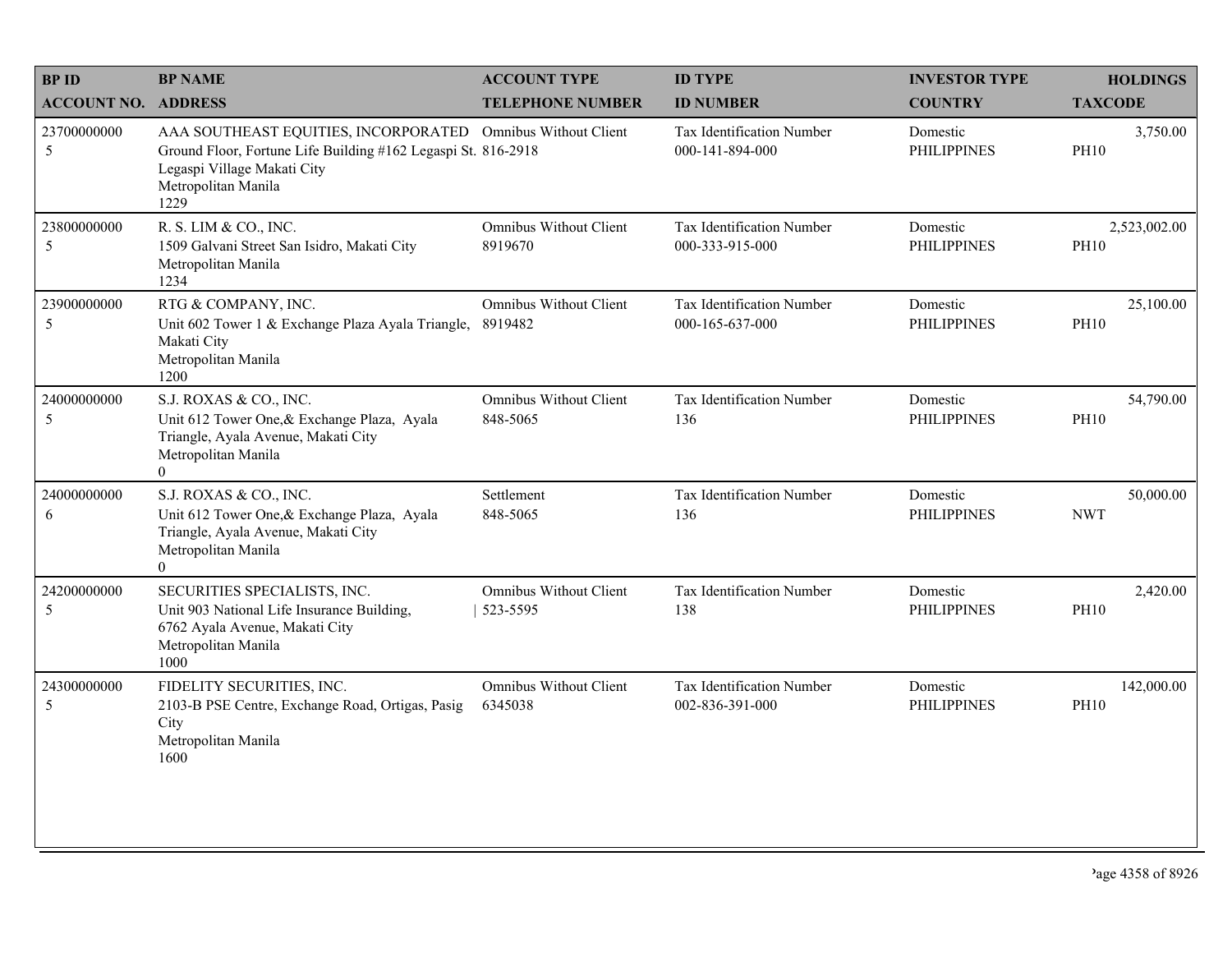| <b>BPID</b>                 | <b>BP NAME</b>                                                                                                                                    | <b>ACCOUNT TYPE</b>                            | <b>ID TYPE</b>                               | <b>INVESTOR TYPE</b>           | <b>HOLDINGS</b>             |
|-----------------------------|---------------------------------------------------------------------------------------------------------------------------------------------------|------------------------------------------------|----------------------------------------------|--------------------------------|-----------------------------|
| <b>ACCOUNT NO. ADDRESS</b>  |                                                                                                                                                   | <b>TELEPHONE NUMBER</b>                        | <b>ID NUMBER</b>                             | <b>COUNTRY</b>                 | <b>TAXCODE</b>              |
| 24600000000<br>5            | SUMMIT SECURITIES, INC.<br>Unit 2102 B/C PSE Center Tektite Tower East<br>Exchange Road, Ortigas Center Pasig City<br>Metropolitan Manila<br>1600 | <b>Omnibus Without Client</b><br>6311032 to 37 | Tax Identification Number<br>000-338-985-000 | Domestic<br><b>PHILIPPINES</b> | 132,500.00<br><b>PH10</b>   |
| 24700000000<br>5            | STANDARD SECURITIES CORPORATION<br>#34 Jefferson St., GHW, San Juan Metro Manila<br>Metropolitan Manila<br>0 <sub>0</sub>                         | Omnibus Without Client<br>8486149              | Tax Identification Number<br>000-333-108     | Domestic<br><b>PHILIPPINES</b> | 1,921,500.00<br><b>PH10</b> |
| 24700000000<br>6            | STANDARD SECURITIES CORPORATION<br>#34 Jefferson St., GHW, San Juan Metro Manila<br>Metropolitan Manila<br>$00\,$                                 | Settlement<br>8486149                          | Tax Identification Number<br>000-333-108     | Domestic<br><b>PHILIPPINES</b> | 971,000.00<br><b>NWT</b>    |
| 24700000002<br>1            | POINEER INS. & SURETY CORP.<br>#34 Jefferson St., GHW, San Juan Metro Manila<br>Metropolitan Manila<br>$00\,$                                     | Client<br>725-3905                             | Tax Identification Number<br>311             | Domestic<br><b>PHILIPPINES</b> | 490,000.00<br><b>NWT</b>    |
| 24700000003<br>$\mathbf{1}$ | PIONEER INTERCONTINENTAL INS. CORP.<br>#34 Jefferson St., GHW, San Juan Metro Manila<br>Metropolitan Manila<br>00                                 | Client<br>725-3905                             | Tax Identification Number<br>312             | Domestic<br><b>PHILIPPINES</b> | 640,000.00<br><b>NWT</b>    |
| 24700000005                 | PIONEER INSURANCE & SURETY CORPORATIC Client<br><b>ACCOUNT#2</b>                                                                                  |                                                | <b>Commercial Registration Number</b>        | Domestic                       | 1,005,000.00                |
| $\mathbf{1}$                | 108 PASEO DE ROXAS, MAKATI CITY<br>Metropolitan Manila<br>1277                                                                                    | 812-7777                                       | 8770                                         | <b>PHILIPPINES</b>             | <b>NWT</b>                  |
| 24700000007<br>1            | PIONEER LIFE INC. ACCOUNT #2<br>108 PASEO DE ROXAS, MAKATI CITY<br>Metropolitan Manila<br>1277                                                    | Client<br>812-7777                             | Certificate Of Incorporation<br>21664        | Domestic<br><b>PHILIPPINES</b> | 1,120,000.00<br><b>NWT</b>  |
| 25100000000<br>5            | TANSENGCO & CO., INC.<br>U-2308 World Trade Exchange Condominium 215 Ju: 241-7155<br>Luna St., Binondo, Manila<br>Metropolitan Manila<br>1006     | <b>Omnibus Without Client</b>                  | Tax Identification Number<br>146             | Domestic<br><b>PHILIPPINES</b> | 458,000.00<br><b>PH10</b>   |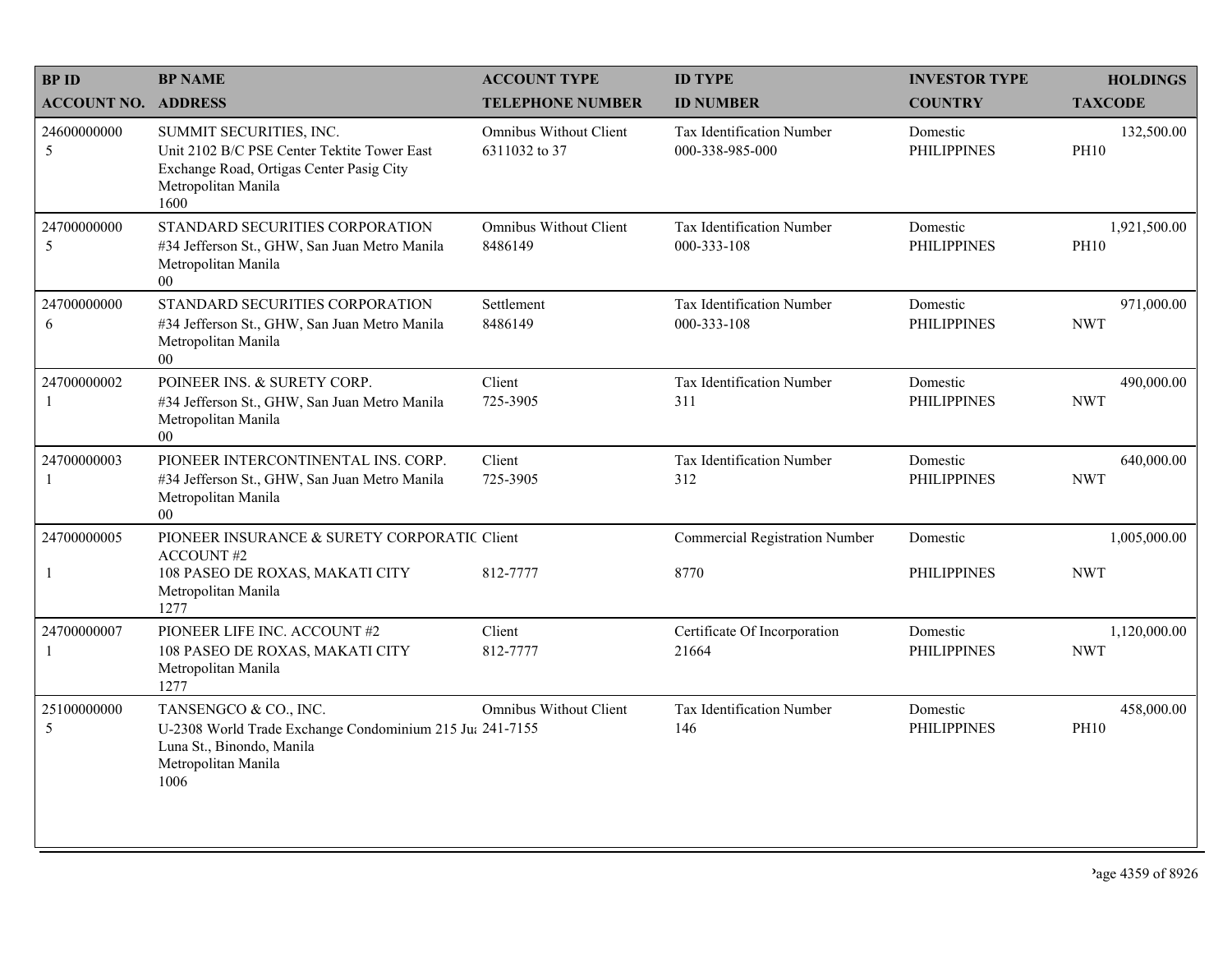| <b>BPID</b>                   | <b>BP NAME</b>                                                                                                                                                                                          | <b>ACCOUNT TYPE</b>                      | <b>ID TYPE</b>                               | <b>INVESTOR TYPE</b>           | <b>HOLDINGS</b>             |
|-------------------------------|---------------------------------------------------------------------------------------------------------------------------------------------------------------------------------------------------------|------------------------------------------|----------------------------------------------|--------------------------------|-----------------------------|
| <b>ACCOUNT NO. ADDRESS</b>    |                                                                                                                                                                                                         | <b>TELEPHONE NUMBER</b>                  | <b>ID NUMBER</b>                             | <b>COUNTRY</b>                 | <b>TAXCODE</b>              |
| 25200000000                   | THE FIRST RESOURCES MANAGEMENT &<br><b>SECURITIES CORP.</b>                                                                                                                                             | Omnibus Without Client                   | Tax Identification Number                    | Domestic                       | 1,269,100.00                |
| 5                             | Rms. 801-802, PSE Tower 1 Ayala Ave., cor. Paseo d 8486311 to 18<br>Roxas, Ayala Triangle, Makati City<br>Metropolitan Manila<br>1200                                                                   |                                          | 000-149-028-000                              | PHILIPPINES                    | <b>PH10</b>                 |
| 25300000000<br>5              | TOWER SECURITIES, INC.<br>1802-C Tektite Tower I Exchange Road, Ortigas Cent 6354448<br>Pasig City<br>Metropolitan Manila<br>1600                                                                       | <b>Omnibus Without Client</b>            | Tax Identification Number<br>148             | Domestic<br><b>PHILIPPINES</b> | 2,019,000.00<br><b>PH10</b> |
| 25700000000<br>5              | TRI-STATE SECURITIES, INC.<br>Unit 1007, 10/F Ayala Triangle Tower I, Ayala<br>Avenue, Makati City<br>Metropolitan Manila<br>1226                                                                       | <b>Omnibus Without Client</b><br>8485042 | Tax Identification Number<br>000-704-920-000 | Domestic<br><b>PHILIPPINES</b> | 30,000.00<br><b>PH10</b>    |
| 25900000000<br>5              | UCPB SECURITIES, INC.<br>Suite 1612, 16/F Ayala Tower I Exchange Plaza, Ayal 8485678<br>Ave. cor. Paseo de Roxas Makati City<br>Metropolitan Manila<br>1226                                             | <b>Omnibus Without Client</b>            | Tax Identification Number<br>154             | Domestic<br><b>PHILIPPINES</b> | 162,000.00<br><b>PH10</b>   |
| 26000000000<br>$\overline{2}$ | UOB KAY HIAN SECURITIES (PHILS.), INC.<br>UOB Kay Hian Securities (Phils.), Inc. Unit 404 LV<br>Locsin Bldg. 6752 Ayala Avenue, cor. Makati<br>Avenue, 1226, Makati City<br>Metropolitan Manila<br>1200 | Settlement<br>887-7973                   | Tax Identification Number<br>155             | Foreign<br><b>PHILIPPINES</b>  | 1,370,000.00<br>FMX1        |
| 26300000000<br>5              | VENTURE SECURITIES, INC.<br>Unit 811 Tower One & Exchange Plaza Ayala Triangl 8486505<br>Ayala Ave. cor. Paseo de Roxas Makati City<br>Metropolitan Manila<br>1226                                      | <b>Omnibus Without Client</b>            | Tax Identification Number<br>158             | Domestic<br><b>PHILIPPINES</b> | 119,500.00<br><b>PH10</b>   |
| 26300000000<br>6              | VENTURE SECURITIES, INC.<br>Unit 811 Tower One & Exchange Plaza Ayala Triangl 8486505<br>Ayala Ave. cor. Paseo de Roxas Makati City<br>Metropolitan Manila<br>1226                                      | Settlement                               | Tax Identification Number<br>158             | Domestic<br><b>PHILIPPINES</b> | 25,000.00<br><b>NWT</b>     |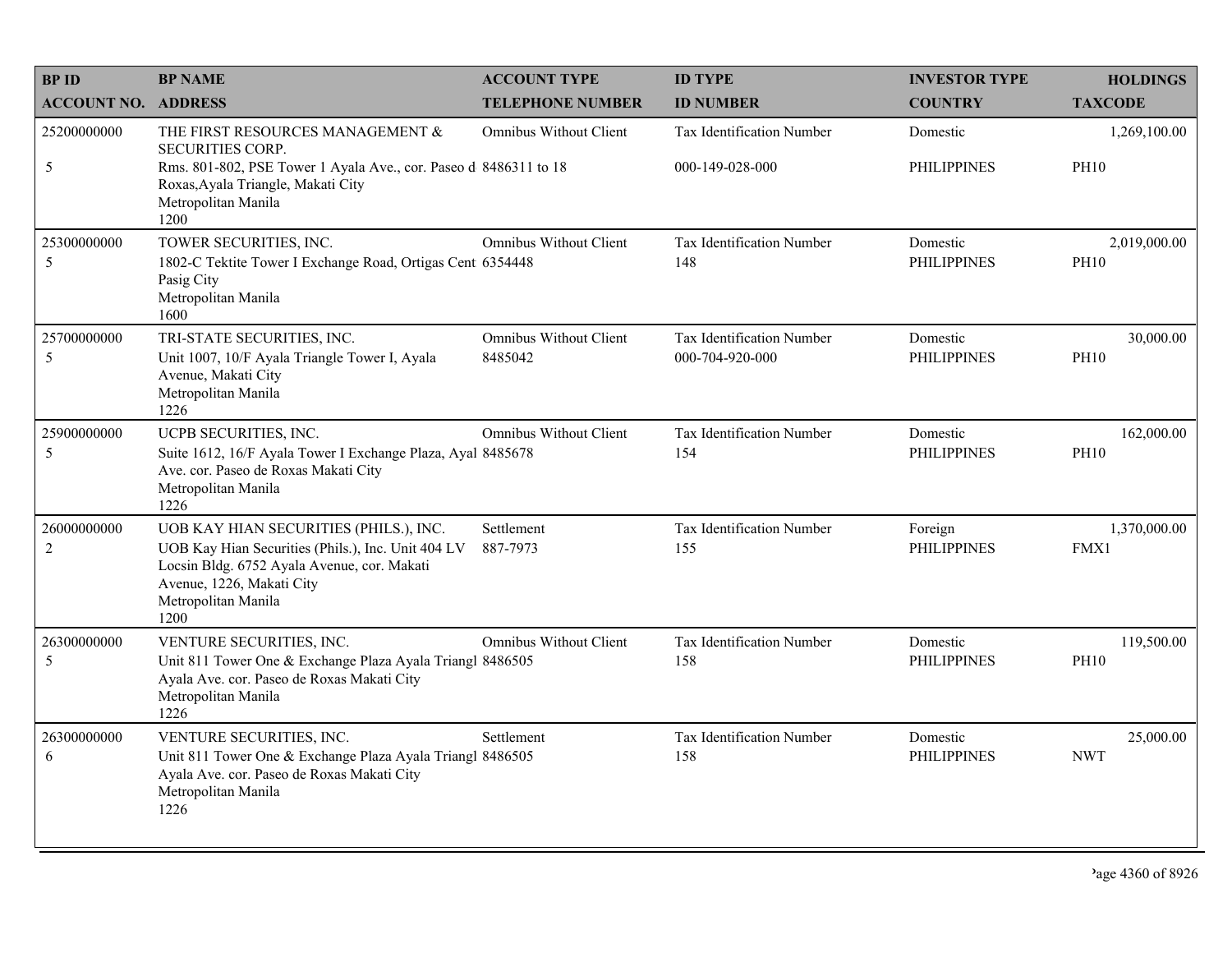| <b>BPID</b>                | <b>BP NAME</b>                                                                                                                                                                               | <b>ACCOUNT TYPE</b>                      | <b>ID TYPE</b>                                      | <b>INVESTOR TYPE</b>           | <b>HOLDINGS</b>             |
|----------------------------|----------------------------------------------------------------------------------------------------------------------------------------------------------------------------------------------|------------------------------------------|-----------------------------------------------------|--------------------------------|-----------------------------|
| <b>ACCOUNT NO. ADDRESS</b> |                                                                                                                                                                                              | <b>TELEPHONE NUMBER</b>                  | <b>ID NUMBER</b>                                    | <b>COUNTRY</b>                 | <b>TAXCODE</b>              |
| 26600000000<br>5           | VICSAL SECURITIES & STOCK BROKERAGE, IN Omnibus Without Client<br>658 C. Palanca St., Quiapo, Manila<br>Metropolitan Manila<br>1001                                                          | 7349771                                  | <b>Tax Identification Number</b><br>000-089-167-000 | Domestic<br><b>PHILIPPINES</b> | 610,000.00<br><b>PH10</b>   |
| 26700000000<br>5           | FIRST METRO SECURITIES BROKERAGE CORP. Omnibus Without Client<br>Unit 1515, 15/F Ayala Tower One Ayala Triangle,<br>Ayala Ave. cor Paseo de Roxas Makati City<br>Metropolitan Manila<br>1226 | 759-4133/34                              | Tax Identification Number<br>003-458-062-000        | Domestic<br><b>PHILIPPINES</b> | 2,540,500.00<br><b>PH10</b> |
| 26700000000<br>6           | FIRST METRO SECURITIES BROKERAGE CORP. Settlement<br>Unit 1515, 15/F Ayala Tower One Ayala Triangle,<br>Ayala Ave. cor Paseo de Roxas Makati City<br>Metropolitan Manila<br>1226             | 759-4133/34                              | Tax Identification Number<br>003-458-062-000        | Domestic<br><b>PHILIPPINES</b> | 10,000.00<br><b>NWT</b>     |
| 26900000000<br>5           | WEALTH SECURITIES, INC.<br>2103 PSE Centre, Exchange Road Ortigas Centre, Pas 634-5038<br>City<br>Metropolitan Manila<br>1600                                                                | <b>Omnibus Without Client</b>            | Tax Identification Number<br>000-330-678            | Domestic<br><b>PHILIPPINES</b> | 2,362,099.00<br><b>PH10</b> |
| 27000000000<br>5           | WESTLINK GLOBAL EQUITIES, INC.<br>6/F Philippine Stock Exchange Plaza Ayala Avenue,<br>Makati City<br>Metropolitan Manila<br>1200                                                            | Omnibus Without Client<br>848-6231       | Tax Identification Number<br>000-334-828            | Domestic<br><b>PHILIPPINES</b> | 53,750.00<br><b>PH10</b>    |
| 27200000000<br>5           | BERNAD SECURITIES, INC.<br>3/F 1033 M.H. del Pilar St. Ermita, Manila<br>Metropolitan Manila<br>1000                                                                                         | <b>Omnibus Without Client</b><br>5245186 | Tax Identification Number<br>002-919-761            | Domestic<br><b>PHILIPPINES</b> | 1,685,750.00<br><b>PH10</b> |
| 27500000000<br>5           | YAO & ZIALCITA, INC.<br>Yao & Zialcita, Inc., 5G Vernida I Condominium, 120 5274019 to 21<br>Amorsolo St., Legaspi Village, Makati City<br>Metropolitan Manila                               | <b>Omnibus Without Client</b>            | Tax Identification Number<br>170                    | Domestic<br><b>PHILIPPINES</b> | 867,150.00<br><b>PH10</b>   |
| 27800000000<br>5           | YU & COMPANY, INC.<br>Unit E 1606-B Tektite Tower 1 Exhange Road, Ortiga 634-6248<br>Center Pasig City<br>Metropolitan Manila<br>1600                                                        | <b>Omnibus Without Client</b>            | Tax Identification Number<br>000-324-373-000        | Domestic<br><b>PHILIPPINES</b> | 459,780.00<br><b>PH10</b>   |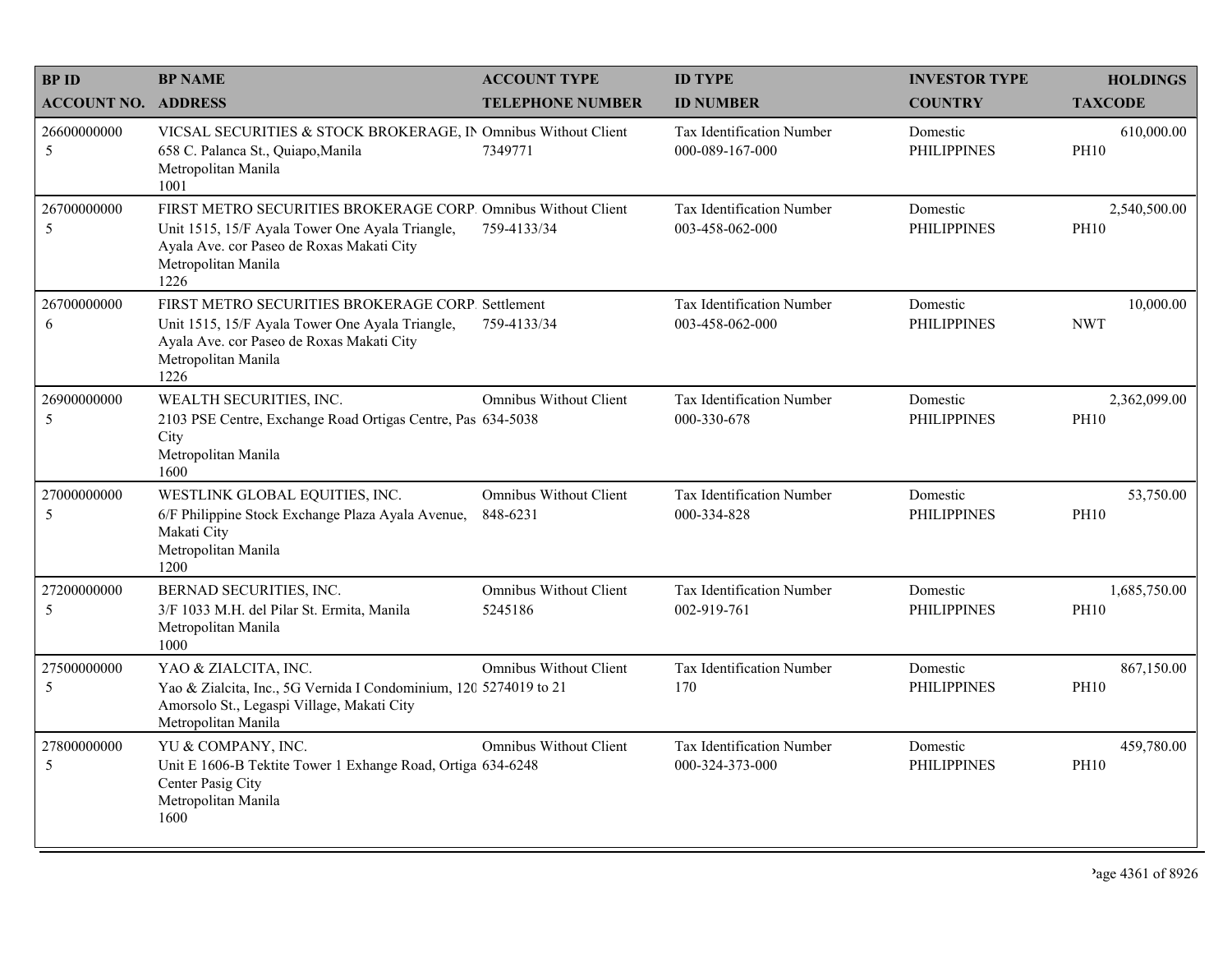| <b>BP NAME</b>                                                                                                                          | <b>ACCOUNT TYPE</b>                            | <b>ID TYPE</b>                                                | <b>INVESTOR TYPE</b>           | <b>HOLDINGS</b>              |
|-----------------------------------------------------------------------------------------------------------------------------------------|------------------------------------------------|---------------------------------------------------------------|--------------------------------|------------------------------|
| <b>ACCOUNT NO. ADDRESS</b>                                                                                                              | <b>TELEPHONE NUMBER</b>                        | <b>ID NUMBER</b>                                              | <b>COUNTRY</b>                 | <b>TAXCODE</b>               |
| <b>BDO SECURITIES CORPORATION</b><br>27/F Tower I & Exchange Plaza Ayala Ave., Makati<br>City<br>Metropolitan Manila<br>1226            | Omnibus Without Client<br>759-41-44            | Tax Identification Number<br>004-814-885-000                  | Domestic<br><b>PHILIPPINES</b> | 12,602,000.00<br><b>PH10</b> |
| <b>BDO SECURITIES CORPORATION</b><br>27/F Tower I & Exchange Plaza Ayala Ave., Makati<br>City<br>Metropolitan Manila<br>1226            | Settlement<br>759-41-44                        | Tax Identification Number<br>004-814-885-000                  | Domestic<br><b>PHILIPPINES</b> | 155,000.00<br><b>NWT</b>     |
| <b>BDO SECURITIES CORPORATION</b><br>27/F Tower I & Exchange Plaza Ayala Ave., Makati<br>City<br>Metropolitan Manila<br>1226            | Settlement<br>759-41-44                        | Tax Identification Number<br>004-814-885-000                  | Foreign<br><b>PHILIPPINES</b>  | 44,223,000.00<br><b>RA02</b> |
| PCCI SECURITIES BROKERS CORP.<br>3/F PCCI Corporate Centre 118 Alfaro St, Salcedo<br>Village Makati City<br>Metropolitan Manila<br>1227 | Settlement<br>893-3920                         | Tax Identification Number<br>177                              | Domestic<br><b>PHILIPPINES</b> | 150,000.00<br><b>NWT</b>     |
| PCCI SECURITIES BROKERS CORP.<br>3/F PCCI Corporate Centre 118 Alfaro St, Salcedo<br>Village Makati City<br>Metropolitan Manila<br>1227 | Settlement<br>893-3920                         | Tax Identification Number<br>177                              | Domestic<br><b>PHILIPPINES</b> | 474,100.00<br><b>PH10</b>    |
| EAGLE EQUITIES, INC.<br>179 Kaimito St. Valle Verde II, Pasig City<br>Metropolitan Manila<br>1600                                       | <b>Omnibus Without Client</b><br>6363637 to 39 | Tax Identification Number<br>178                              | Domestic<br><b>PHILIPPINES</b> | 269,000.00<br><b>PH10</b>    |
| 4-B Vernida I Condominium, 120 Amorsolo St.,<br>Legaspi Village, Makati City<br>Metropolitan Manila<br>1229                             | 8132839                                        | Tax Identification Number<br>179                              | Domestic<br><b>PHILIPPINES</b> | 587,450.00<br><b>PH10</b>    |
|                                                                                                                                         |                                                | GOLDEN TOWER SECURITIES & HOLDINGS, IN Omnibus Without Client |                                |                              |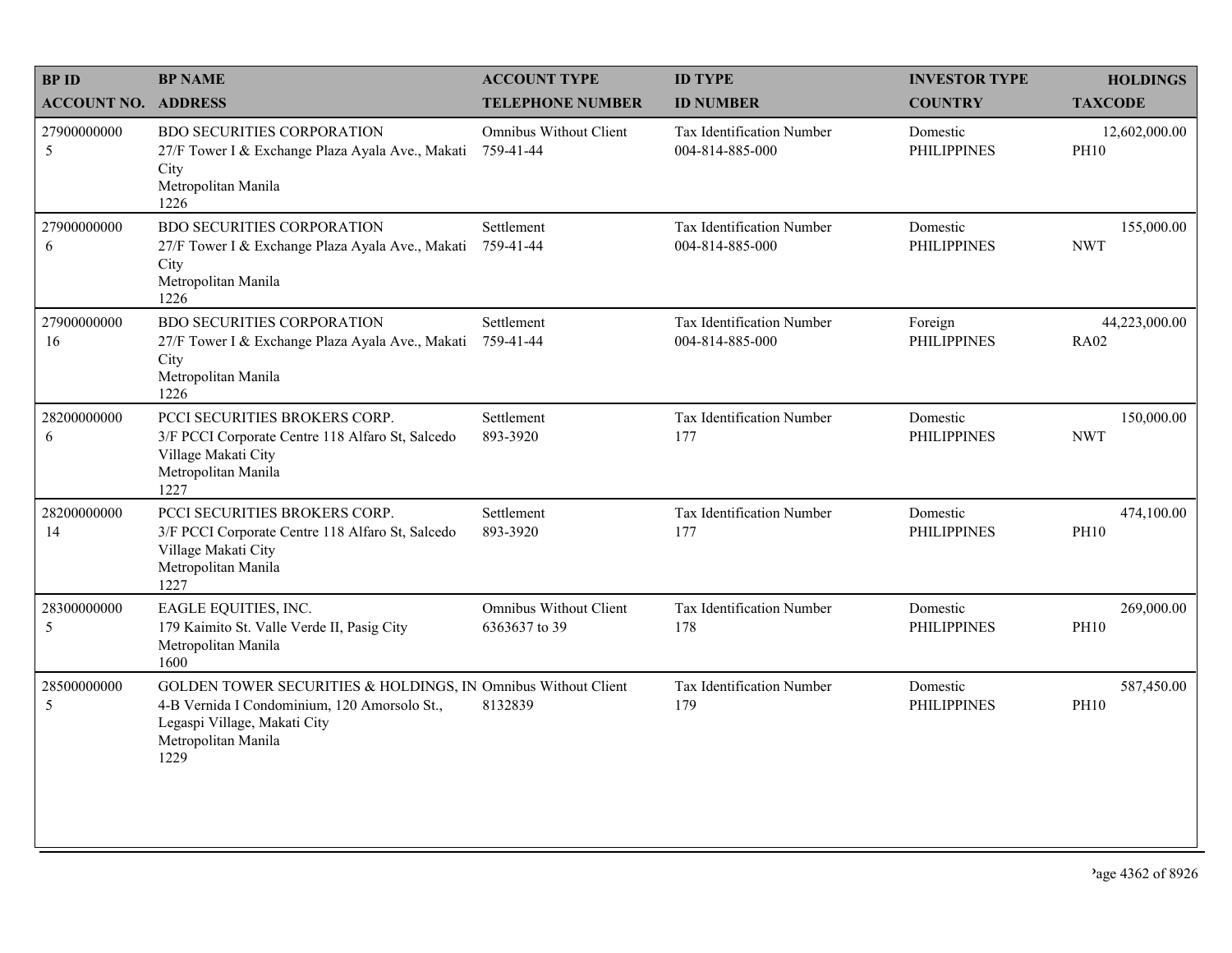| <b>BPID</b>                   | <b>BP NAME</b>                                                                                                                                                     | <b>ACCOUNT TYPE</b>           | <b>ID TYPE</b>                                       | <b>INVESTOR TYPE</b>           | <b>HOLDINGS</b>             |
|-------------------------------|--------------------------------------------------------------------------------------------------------------------------------------------------------------------|-------------------------------|------------------------------------------------------|--------------------------------|-----------------------------|
| <b>ACCOUNT NO. ADDRESS</b>    |                                                                                                                                                                    | <b>TELEPHONE NUMBER</b>       | <b>ID NUMBER</b>                                     | <b>COUNTRY</b>                 | <b>TAXCODE</b>              |
| 28500000000<br>21             | GOLDEN TOWER SECURITIES & HOLDINGS, IN Settlement<br>4-B Vernida I Condominium, 120 Amorsolo St.,<br>Legaspi Village, Makati City<br>Metropolitan Manila<br>1229   | 8132839                       | Tax Identification Number<br>179                     | Foreign<br><b>PHILIPPINES</b>  | 150,000.00<br><b>FTXN</b>   |
| 28600000000<br>5              | SOLAR SECURITIES, INC.<br>Unit 3002-A East Tower, Phil. Stock Exchange Centre 6366301<br>Exchange Road, Ortigas Complex, Pasig City<br>Metropolitan Manila<br>1605 | <b>Omnibus Without Client</b> | Tax Identification Number<br>001-949-768-000         | Domestic<br><b>PHILIPPINES</b> | 1,945,393.00<br><b>PH10</b> |
| 28600000000<br>$\overline{7}$ | SOLAR SECURITIES, INC.<br>Unit 3002-A East Tower, Phil. Stock Exchange Centre 6366301<br>Exchange Road, Ortigas Complex, Pasig City<br>Metropolitan Manila<br>1605 | Own                           | Tax Identification Number<br>001-949-768-000         | Domestic<br><b>PHILIPPINES</b> | 4,000.00<br><b>NWT</b>      |
| 28800000000<br>5              | G.D. TAN & COMPANY, INC.<br>Unit 2203-A East Tower, PSE Center Exchange Road, 6339989<br>Ortigas Center, Pasig City<br>Metropolitan Manila<br>1600                 | <b>Omnibus Without Client</b> | Tax Identification Number<br>$000 - 121 - 113 - 000$ | Domestic<br><b>PHILIPPINES</b> | 13,500.00<br><b>PH10</b>    |
| 28800000000<br>6              | G.D. TAN & COMPANY, INC.<br>Unit 2203-A East Tower, PSE Center Exchange Road. 6339989<br>Ortigas Center, Pasig City<br>Metropolitan Manila<br>1600                 | Settlement                    | Tax Identification Number<br>000-121-113-000         | Domestic<br><b>PHILIPPINES</b> | 158,000.00<br><b>NWT</b>    |
| 28800000000<br>$\overline{7}$ | G.D. TAN & COMPANY, INC.<br>Unit 2203-A East Tower, PSE Center Exchange Road 6339989<br>Ortigas Center, Pasig City<br>Metropolitan Manila<br>1600                  | Own                           | Tax Identification Number<br>000-121-113-000         | Domestic<br><b>PHILIPPINES</b> | 11,056.00<br><b>NWT</b>     |
| 28800000000<br>18             | G.D. TAN & COMPANY, INC.<br>Unit 2203-A East Tower, PSE Center Exchange Road, 6339989<br>Ortigas Center, Pasig City<br>Metropolitan Manila<br>1600                 | Settlement                    | Tax Identification Number<br>000-121-113-000         | Foreign<br><b>PHILIPPINES</b>  | 1,000.00<br><b>RA10</b>     |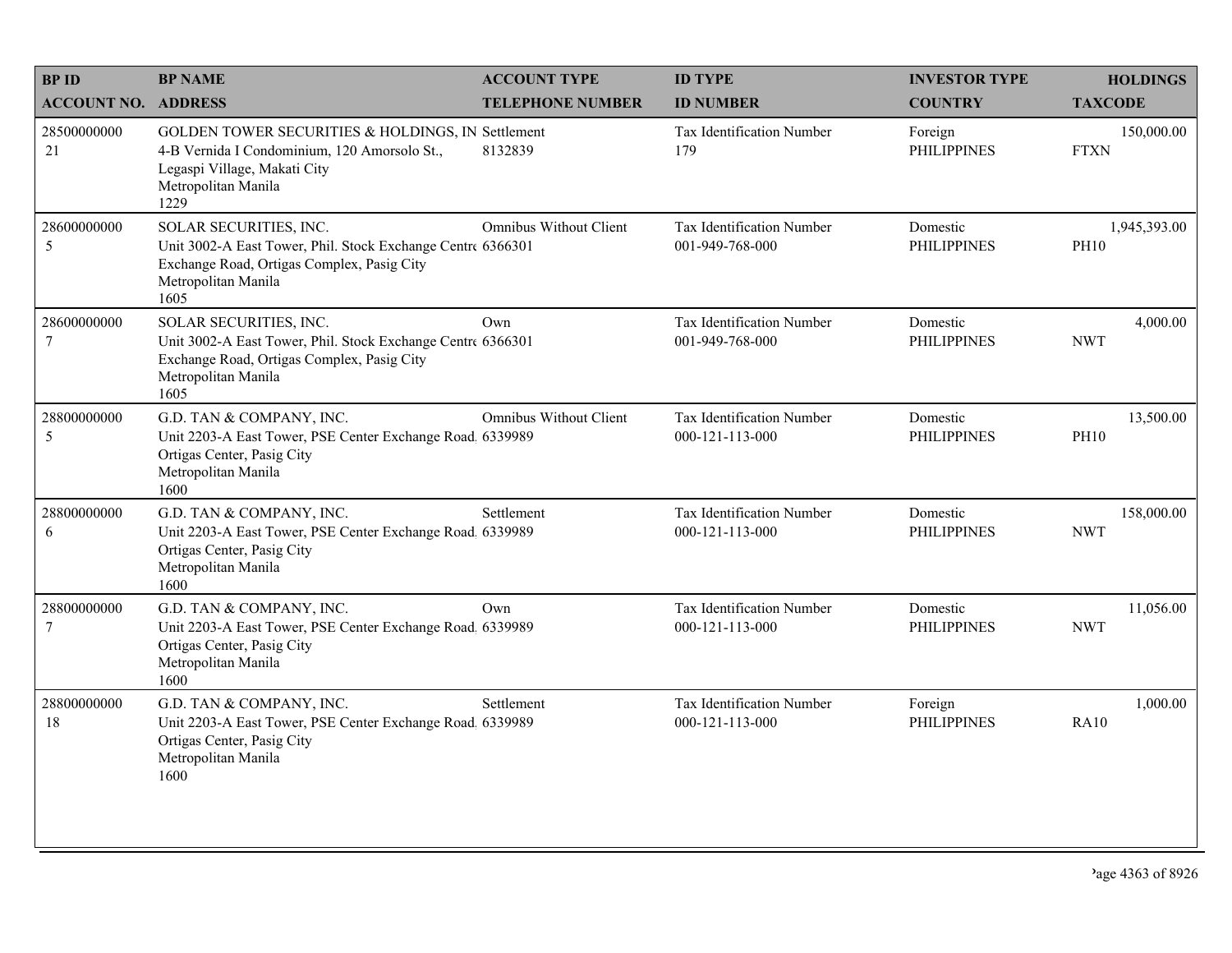| <b>BPID</b>                | <b>BP NAME</b>                                                                                                                                                       | <b>ACCOUNT TYPE</b>               | <b>ID TYPE</b>                                      | <b>INVESTOR TYPE</b>           | <b>HOLDINGS</b>           |
|----------------------------|----------------------------------------------------------------------------------------------------------------------------------------------------------------------|-----------------------------------|-----------------------------------------------------|--------------------------------|---------------------------|
| <b>ACCOUNT NO. ADDRESS</b> |                                                                                                                                                                      | <b>TELEPHONE NUMBER</b>           | <b>ID NUMBER</b>                                    | <b>COUNTRY</b>                 | <b>TAXCODE</b>            |
| 32800000000<br>5           | DW CAPITAL INC.<br>UNIT 1610-1611 TOWER ONE & EXCHANGE<br>PLAZA, AYALA TRIANGLE, AYALA AVENUE,<br><b>MAKATI CITY 1226</b><br>Metropolitan Manila<br>$\Omega$         | Omnibus Without Client<br>8369633 | <b>Tax Identification Number</b><br>200-262-862-000 | Domestic<br><b>PHILIPPINES</b> | 71,000.00<br><b>PH10</b>  |
| 34500000000<br>5           | UNICAPITAL SECURITIES INC.<br>4F Majalco Bldg Benavidez cor Trasierra Sts Legaspi 750-2030<br>Vill., Makati City<br>Metropolitan Manila<br>1200                      | Omnibus Without Client            | Tax Identification Number<br>005-294-264-000        | Domestic<br><b>PHILIPPINES</b> | 139,000.00<br><b>PH10</b> |
| 34500000000<br>14          | UNICAPITAL SECURITIES INC.<br>4F Majalco Bldg Benavidez cor Trasierra Sts Legaspi 750-2030<br>Vill., Makati City<br>Metropolitan Manila<br>1200                      | Settlement                        | <b>Tax Identification Number</b><br>005-294-264-000 | Domestic<br><b>PHILIPPINES</b> | 500.00<br><b>PH10</b>     |
| 38800000000<br>5           | ARMSTRONG SECURITIES, INC.<br>Unit 2205-A, 22/F PSE Centre Exchange Road, Ortiga 6346337 to 39<br>Centre, Pasig City<br>Metropolitan Manila<br>1600                  | <b>Omnibus Without Client</b>     | Tax Identification Number<br>191                    | Domestic<br><b>PHILIPPINES</b> | 17,750.00<br><b>PH10</b>  |
| CITI1000000<br>-1          | CITIBANK N.A.<br>11/F Citibank Tower Villar corner Valero Sts. Makati 8947841<br>City, MM<br>Metropolitan Manila<br>1200                                             | Own                               | Tax Identification Number<br>946                    | Foreign<br><b>PHILIPPINES</b>  | 2,854,500.00<br>FMX1      |
| DEUB2000007                | DEUTSCHE BANK AG MANILA BRANCH A/C                                                                                                                                   | Client                            | Certificate Of Incorporation                        | Domestic                       | 1,521,000.00              |
| -1                         | <b>CLIENTS DEUB20</b><br>23F AYALA TOWER ONE AYALA AVE. MAKAT. 8946989<br><b>CITY</b><br>Metropolitan Manila                                                         |                                   | 000-449-586-000                                     | PHILIPPINES                    | <b>PH10</b>               |
| HSBC1000000                | THE HONGKONG AND SHANGHAI BANKING<br>CORP. LTD. - CLIENTS' ACCT.                                                                                                     | Own                               | <b>Tax Identification Number</b>                    | Foreign                        | 20,000.00                 |
| -1                         | HSBC Securities Services 12th Floor, The Enterprise 8145200<br>Center, Tower I 6766 Ayala Avenue corner Paseo de<br>Roxas Makati City<br>Metropolitan Manila<br>1200 |                                   | 951                                                 | <b>PHILIPPINES</b>             | FMX1                      |